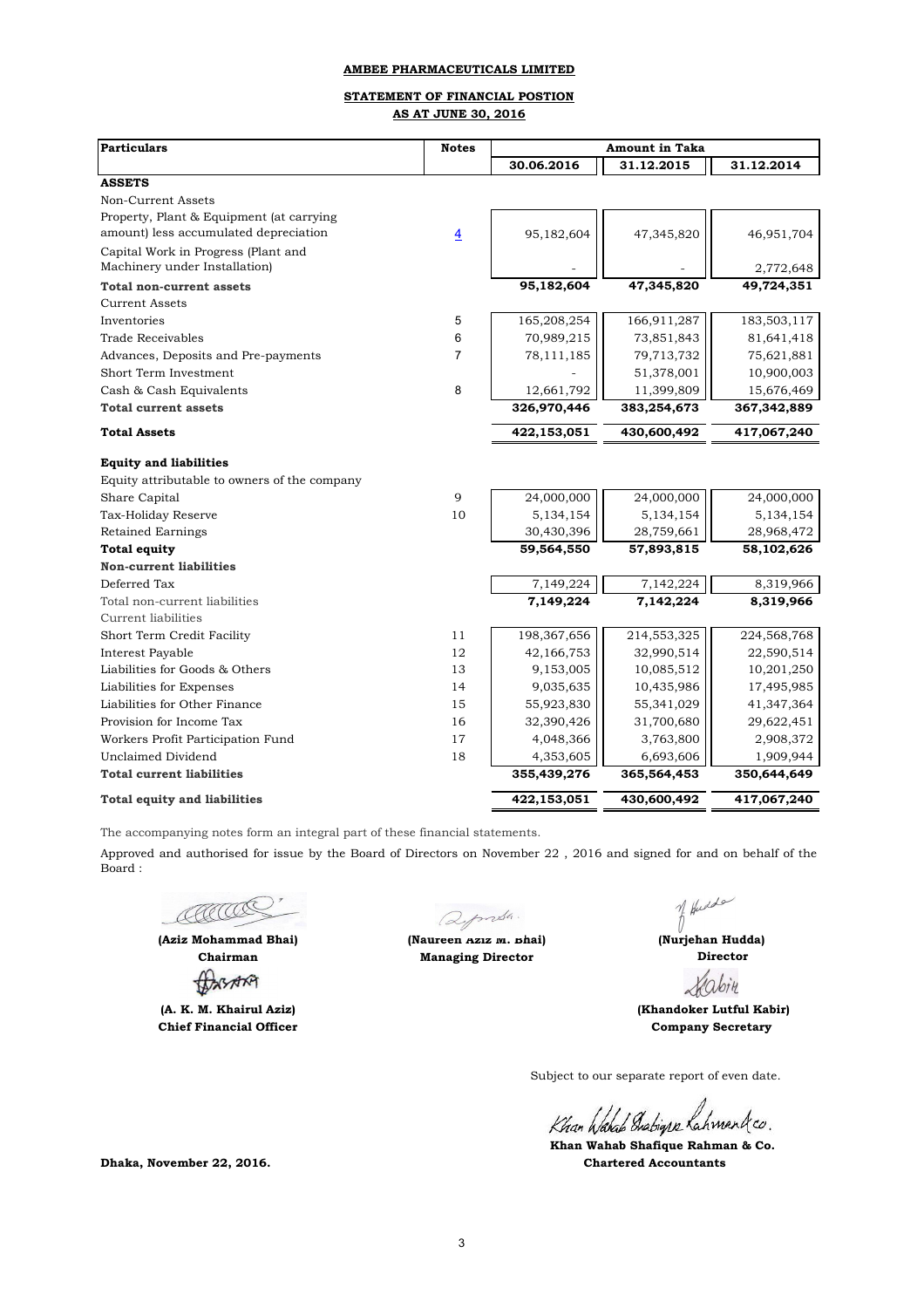## **STATEMENT OF PROFIT OR LOSS AND OTHER COMPREHENSIVE INCOME FOR THE PERIOD ENDED JUNE 30, 2016**

|                                                          |              | <b>Amount in Taka</b>          |                                |                       |                       |  |  |
|----------------------------------------------------------|--------------|--------------------------------|--------------------------------|-----------------------|-----------------------|--|--|
| <b>Particulars</b>                                       | <b>Notes</b> | Jan, 15 to<br><b>June</b> , 16 | Jan, 16 to<br><b>June</b> , 16 | Jan, 15 to<br>Dec, 15 | Jan, 14 to<br>Dec, 14 |  |  |
| <b>Revenue</b>                                           | 19           | 511,999,180                    | 172,599,804                    | 339,399,376           | 344,038,325           |  |  |
| Cost of Sales                                            | 20           | (244, 891, 250)                | (83,029,492)                   | (161, 861, 758)       | (161, 807, 685)       |  |  |
| <b>Gross Profit</b>                                      |              | 267,107,930                    | 89,570,312                     | 177,537,618           | 182,230,640           |  |  |
| <b>Operating expenses</b>                                |              | (231, 108, 540)                | (77,997,229)                   | (153, 111, 311)       | (152, 874, 899)       |  |  |
| Administrative Expenses                                  | 21           | (30,694,504)                   | (10, 465, 299)                 | (20, 229, 205)        | (20, 014, 464)        |  |  |
| Selling, Distribution & Marketing Expenses               | 22           | (200, 414, 036)                | (67, 531, 930)                 | (132, 882, 106)       | (132, 860, 435)       |  |  |
| Profit from Operations                                   |              | 35,999,390                     | 11,573,083                     | 24,426,307            | 29,355,741            |  |  |
| Non Operating Income                                     | 23           | 1,633,203                      | 255,202                        | 1,378,001             | 1,027,204             |  |  |
| <b>Finance Expenses</b>                                  | 24           | (27, 338, 745)                 | (9,336,201)                    | (18,002,544)          | (18, 618, 446)        |  |  |
| <b>Impairment of Assets</b>                              |              |                                |                                |                       | (827, 410)            |  |  |
| Profit before contribution to WPPF                       |              | 10,293,849                     | 2,492,084                      | 7,801,764             | 10,937,088            |  |  |
| Contribution to WPPF                                     | 25           | (514, 692)                     | (124, 604)                     | (390, 088)            | (546, 854)            |  |  |
| Profit Before Tax                                        |              | 9,779,156                      | 2,367,480                      | 7,411,676             | 10,390,234            |  |  |
| <b>Income Tax Expenses</b>                               |              | (1,597,232)                    | (696, 745)                     | (900, 487)            | (2,867,062)           |  |  |
| <b>Current Tax</b>                                       |              | (2,767,975)                    | (689, 746)                     | (2,078,229)           | (3,054,884)           |  |  |
| Deferred Tax                                             |              | 1,170,743                      | (6,999)                        | 1,177,742             | 187,822               |  |  |
| Profit after Tax                                         |              | 8,181,924                      | 1,670,735                      | 6,511,189             | 7,523,172             |  |  |
| Other Comprehensive Income                               |              |                                |                                |                       |                       |  |  |
| <b>Total Comprehensive Income</b>                        |              | 8,181,924                      | 1,670,735                      | 6,511,189             | 7,523,172             |  |  |
| Number of Shares                                         |              | 2,400,000                      | 2,400,000                      | 2,400,000             | 2,400,000             |  |  |
| Earnings per share (EPS) basic<br>(Adjusted EPS of 2015) | 26           | 3.41                           | 0.70                           | 2.71                  | 3.13                  |  |  |

The accompanying notes form an integral part of these financial statements.

Approved and authorised for issue by the Board of Directors on November 22, 2016 and signed for and on behalf of the Board :

COCOOS

**(Aziz Mohammad Bhai)**

**Chairman**

**BASARA** 

**(A. K. M. Khairul Aziz) Chief financial officer**

**Dhaka, November 22, 2016.**

Qymsh.

**Managing Director (Naureen Aziz M. Bhai) (Nurjehan Hudda)**

of Hudde

 **Director**

bin

 **(Khandoker Lutful Kabir) Company Secretary**

Subject to our separate report of even date.

Khan Wahal Diabigre Lahmankco.

**Chartered Accountants Khan Wahab Shafique Rahman & Co.**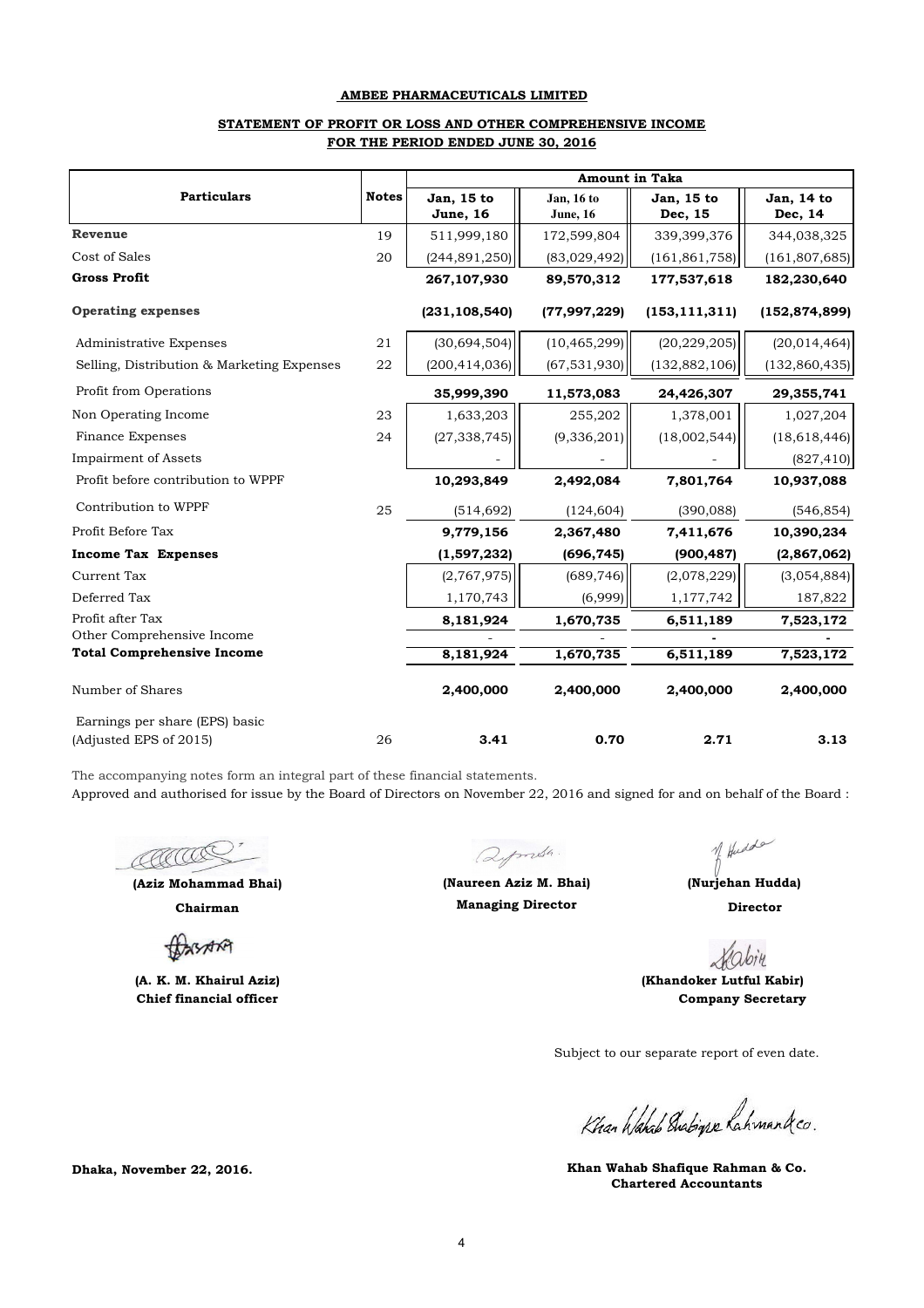## **STATEMENT OF CHANGES IN EQUITY FOR THE PERIOD ENDED JUNE 30, 2016.**

|                                       | <b>Amount in Taka</b> |                    |                 |              |  |
|---------------------------------------|-----------------------|--------------------|-----------------|--------------|--|
| <b>Particulars</b>                    | <b>Share</b>          | <b>Tax Holiday</b> | <b>Retained</b> | <b>Total</b> |  |
|                                       | Capital               | <b>Reserve</b>     | <b>Earnings</b> | Amount       |  |
| Balance as at 1 January 2014          | 20,000,000            | 5,134,154          | 28,445,300      | 53,579,454   |  |
| Transactions with the equity holders: |                       |                    |                 |              |  |
| Issue Bonus Share                     | 4,000,000             |                    | (4,000,000)     |              |  |
| Dividend for 2013                     |                       |                    | (3,000,000)     | (3,000,000)  |  |
| Profit for the year                   |                       |                    | 7,523,172       | 7,523,172    |  |
| Other comprehensive income            |                       |                    |                 |              |  |
| Balance as at 1 January 2015          | 24,000,000            | 5,134,154          | 28,968,472      | 58,102,626   |  |
| Transactions with the equity holders: |                       |                    |                 |              |  |
| Issue Bonus Share                     |                       |                    |                 |              |  |
| Dividend for 2014                     |                       |                    | (6,720,000)     | (6,720,000)  |  |
| Net Profit after Tax 2015             |                       |                    | 6,511,189       | 6,511,189    |  |
| Balance as at 31 December 2015        | 24,000,000            | 5,134,154          | 28,759,661      | 57,893,815   |  |
| Balance as at 1 January 2016          | 24,000,000            | 5,134,154          | 28,759,661      | 57,893,815   |  |
| Transactions with the equity holders: |                       |                    |                 |              |  |
| Issue Bonus Share                     |                       |                    |                 |              |  |
| Dividend for 2015                     |                       |                    |                 |              |  |
| Net Profit after Tax 2016             |                       |                    | 1,670,735       | 1,670,735    |  |
| Balance as at 30 June 2016            | 24,000,000            | 5,134,154          | 30,430,396      | 59,564,550   |  |

Approved and authorised for issue by the Board of Directors on November 22, 2016 and signed for and on behalf of the Board :

CCCCC

BARA

**Chief financial officer**

Qpmsh.

**(Aziz Mohammad Bhai) (Naureen Aziz M. Bhai) Chairman Managing Director** 

of Hudde

 **(Nurjehan Hudda) Director**

Habin

**(A. K. M. Khairul Aziz) (Khandoker Lutful Kabir) Company Secretary**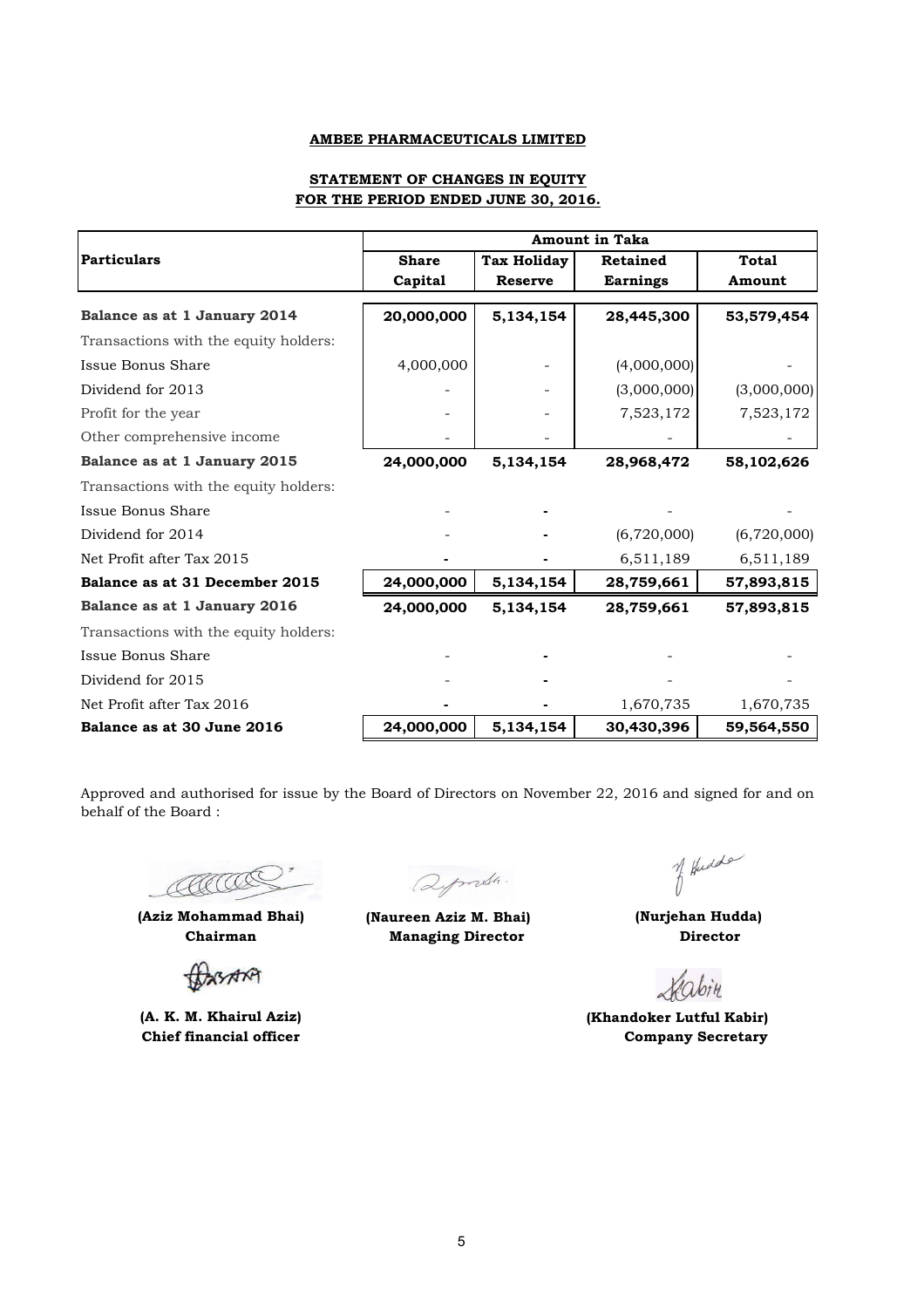## **STATEMENT OF CASH FLOWS FOR THE PERIOD ENDED JUNE 30, 2016.**

|                                                      | <b>Amount in Taka</b>          |                                |                       |                       |  |
|------------------------------------------------------|--------------------------------|--------------------------------|-----------------------|-----------------------|--|
| <b>Particulars</b>                                   | Jan, 15 to<br><b>June</b> , 16 | Jan, 16 to<br><b>June</b> , 16 | Jan, 15 to<br>Dec, 15 | Jan, 14 to<br>Dec, 14 |  |
| <b>Cash Flows From Operating Activities :</b>        |                                |                                |                       |                       |  |
| Cash receipts from customers & others                | 524,284,586                    | 175,717,634                    | 348,566,952           | 336,685,893           |  |
| Payments for costs, expenses & others                | (463, 013, 307)                | (164, 481, 841)                | (298, 531, 466)       | (275, 473, 705)       |  |
| Cash Generated from operating activities             | 61,271,279                     | 11,235,793                     | 50,035,486            | 61,212,188            |  |
| <b>Finance Expenses</b>                              | (27, 338, 745)                 | (9, 336, 201)                  | (18,002,544)          | (18,618,446)          |  |
| Income tax paid                                      | (5,005,054)                    | (777, 372)                     | (4,227,682)           | (5,402,839)           |  |
| Net cash Generated from operating activities         | 28,927,480                     | 1,122,220                      | 27,805,260            | 37,190,903            |  |
| Cash Flows From Investing Activities :               |                                |                                |                       |                       |  |
| Purchase of Fixed Assets                             | (53, 142, 287)                 | (49, 481, 038)                 | (3,661,249)           | (2,339,414)           |  |
| Plant and Machinery under Installation               |                                |                                |                       | (2,772,648)           |  |
| Net cash (used in) / generated from investing activi | (53, 142, 287)                 | (49, 481, 038)                 | (3,661,249)           | (5, 112, 062)         |  |
| <b>Cash Flows From Financing Activities :</b>        |                                |                                |                       |                       |  |
| Other Finance                                        | 14,576,466.00                  | 582,801                        | 13,993,665            | (26, 175, 681)        |  |
| Dividend paid                                        | (4,276,339.24)                 | (2,340,001)                    | (1,936,338)           | (2,751,946)           |  |
| Net cash used in financing activities                | 10,300,127                     | (1,757,200)                    | 12,057,327            | (28, 927, 627)        |  |
| Net change in Cash and Cash Equivalents              | (13, 914, 680)                 | (50, 116, 018)                 | 36,201,338            | 3,151,214             |  |
| Cash and cash equivalents as at 1 January            | 26,576,472                     | 62,777,810                     | 26,576,472            | 23,425,258            |  |
| Cash and cash equivalents (Closing)                  | 12,661,792                     | 12,661,792                     | 62,777,810            | 26,576,472            |  |
| Net Operating Cash Flow Per Share (Note -28)         | 12.06                          | 0.47                           | 11.59                 | 15.50                 |  |
| <b>Components of Cash and Cash Equivalents</b>       |                                |                                |                       |                       |  |
| Cash and Cash Equivalents                            | 12,661,792                     | 12,661,792                     | 11,399,809            | 15,676,469            |  |
| Short Term Investment                                |                                |                                | 51,378,001            | 10,900,003            |  |
| <b>Total Cash and Cash Equivalents</b>               | 12,661,792                     | 12,661,792                     | 62,777,810            | 26,576,472            |  |

Approved and authorised for issue by the Board of Directors on November 22, 2016 and signed for and on behalf of the Board :

COCCOC

**(Aziz Mohammad Bhai) Chairman**

BASARA

**(A. K. M. Khairul Aziz) Chief Financial Officer**

Qpmsh.

of Hudde

**(Naureen Aziz M. Bhai) (Nurjehan Hudda) Managing Director Director**

Habin

 **(Khandoker Lutful Kabir) Company Secretary**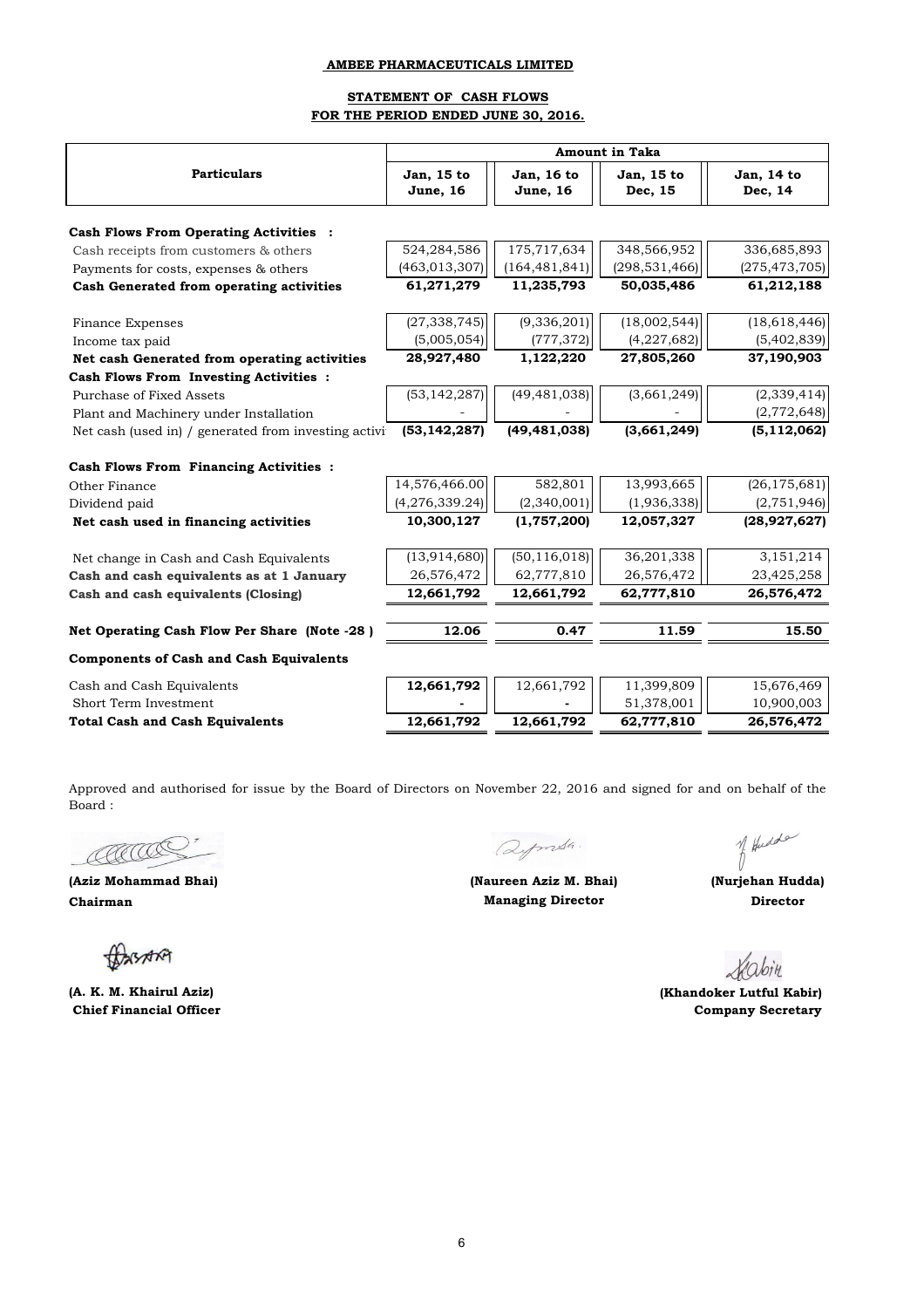## **ACCOUNTING POLICY AND EXPLANATORY NOTES TO THE FINANCIAL STATEMENTS. AS AT AND FOR THE PERIOD ENDED 30TH JUNE, 2016.**

#### **1 The Background and Activities of the Company**

#### **1.1 Status of the Company**

The Ambee Pharmaceuticals Limited (the "Company"), was incorporated in Bangladesh as a public company on 4th February, 1976. It commenced commercial operation in 1978 and went for public issue of shares in 1986. The shares of the Company are listed in the Dhaka and Chittagong Stock Exchanges of Bangladesh.

The registered office of the company is located at 184/1, Tejgaon I/A, Dhaka – 1208 and the manufacturing plant is located at same place at 184/1, Tejgaon I/A, Dhaka – 1208.

#### **1.2 Principal Activities**

The principal activities of the company were manufacturing of pharmaceuticals drugs and medicines and sales thereof.

#### **2 Bases of Financial Statements-Its Preparation and Presentation**

#### **2.1 Measurement Bases**

The financial statements have been prepared on the Historical Cost convention. The financial statements therefore, do not take into consideration the effect of inflation.

#### **2.2 Reporting Framework and Compliance thereof**

The financial statements have been prepared in compliance with the requirements of the Companies Act 1994, the Securities and Exchange Rules 1987, the Listing Regulations of Dhaka and Chittagong Stock Exchanges and other relevant local laws and regulations as applicable and in accordance with the applicable Bangladesh Financial Reporting Standards (BFRSs) including Bangladesh Accounting Standards (BASs) adopted by the Institute of Chartered Accountants of Bangladesh (ICAB) in accordance with International Accounting Standards (IASs) and International Financial Reporting Standards (IFRSs).

#### **2.3 Presentation of Financial Statements**

The presentation of these financial statements is made in accordance with the guidelines provided by BAS 1: Presentation of Financial Statements.

## **The financial statements comprises of:**

- (a) Statement of Financial Position as at June 30,2016;
- (b) Statement of Profit or Loss and Other Comprehensive Income for the Period ended June 30, 2016;
- (c) Statement of Changes in Equity as at June 30, 2016;
- (d) Statement of Cash Flows for the period ended June 30, 2016 ; and
- (e) Notes to the financial statements comprising summary of significant accounting policies and explanatory information.

#### **2.4 Reporting Period**

The financial statements cover for the period of 18 months from January 01, 2015 to June 30, 2016.

#### **2.5 Authorization for Issue**

The financial statements have been authorized for issue by the Board of Directors on November 22, 2016.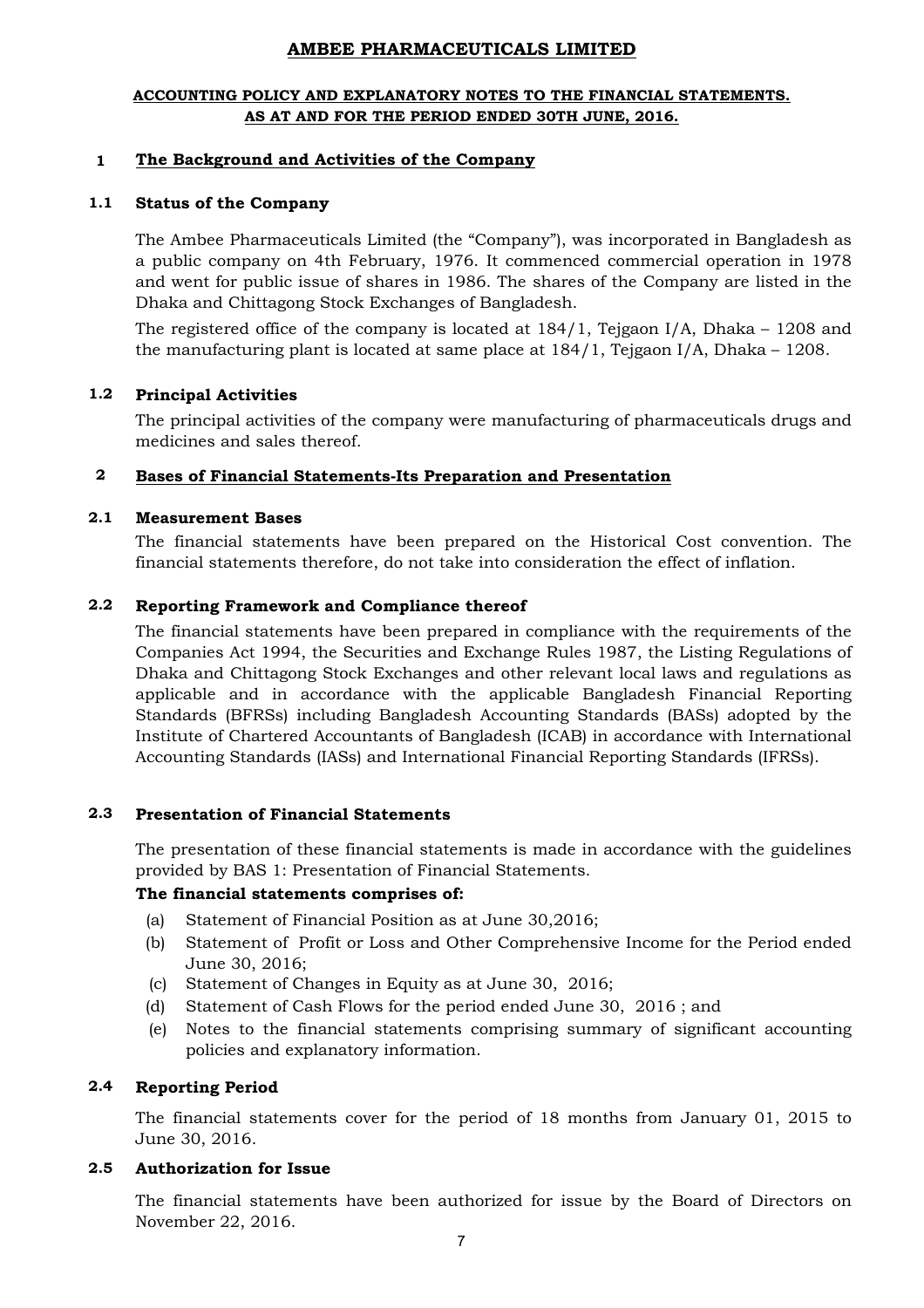#### **2.6 Functional and Presentation Currency**

Items included in these financial statements are measured using the currency of the primary economic environment in which the company operates ('the functional currency'). These financial statements are presented in Bangladesh Taka (Taka/Tk./BDT) which is also the functional currency of the company. All financial information presented has been rounded off to the nearest Taka except where indicated otherwise.

#### **2.7 Comparative Information**

Comparative information has been disclosed in respect of the year 2014 for all numerical information in the financial statements and also the narrative and descriptive information where it is relevant for understanding of the current period's financial statements.

Figures for the year 2014 have been re-arranged wherever considered necessary to ensure better comparability with the current period.

#### **2.8 Use of Estimates and Judgments**

The preparation of financial statements requires management to make judgments, estimates and assumptions that affect the application of accounting policies and the reported amounts of assets, liabilities, income and expenses. Actual results may differ from these estimates.

Estimates and underlying assumptions are reviewed on an ongoing basis.Revision of accounting estimates is recognized in the period in which the estimate is revised if the revision affects only that period, or in the period of revision and future periods if the revision affects both current and future periods.

In particular, the key areas of estimation, uncertainty and critical judgments in applying accounting policies that have the most significant effect on the amounts recognized in the financial statements are described in the following notes:

| Note: 3.8   | Income tax expense            |
|-------------|-------------------------------|
| Note: 3.2.3 | Depreciation on Fixed Assets. |
| Note: 3.6   | Inventories                   |
| Note: 13    | Liabilities for Expenses      |

#### **3 Significant Accounting Policies**

The accounting principles and policies in respect of material items of financial statements set out below have been applied consistently to all periods presented in these financial statements.

#### **3.1 Revenue Recognition**

In compliance with the requirements of BAS 18: Revenue, revenue receipts from customers against sales is recognized when products are dispatched to customers, that is, when the significant risk and rewards of ownership have been transferred to the buyer, recovery of the consideration is probable, the associated costs and possible return of goods can be estimated reliably, and there is no continuing management involvement with the goods.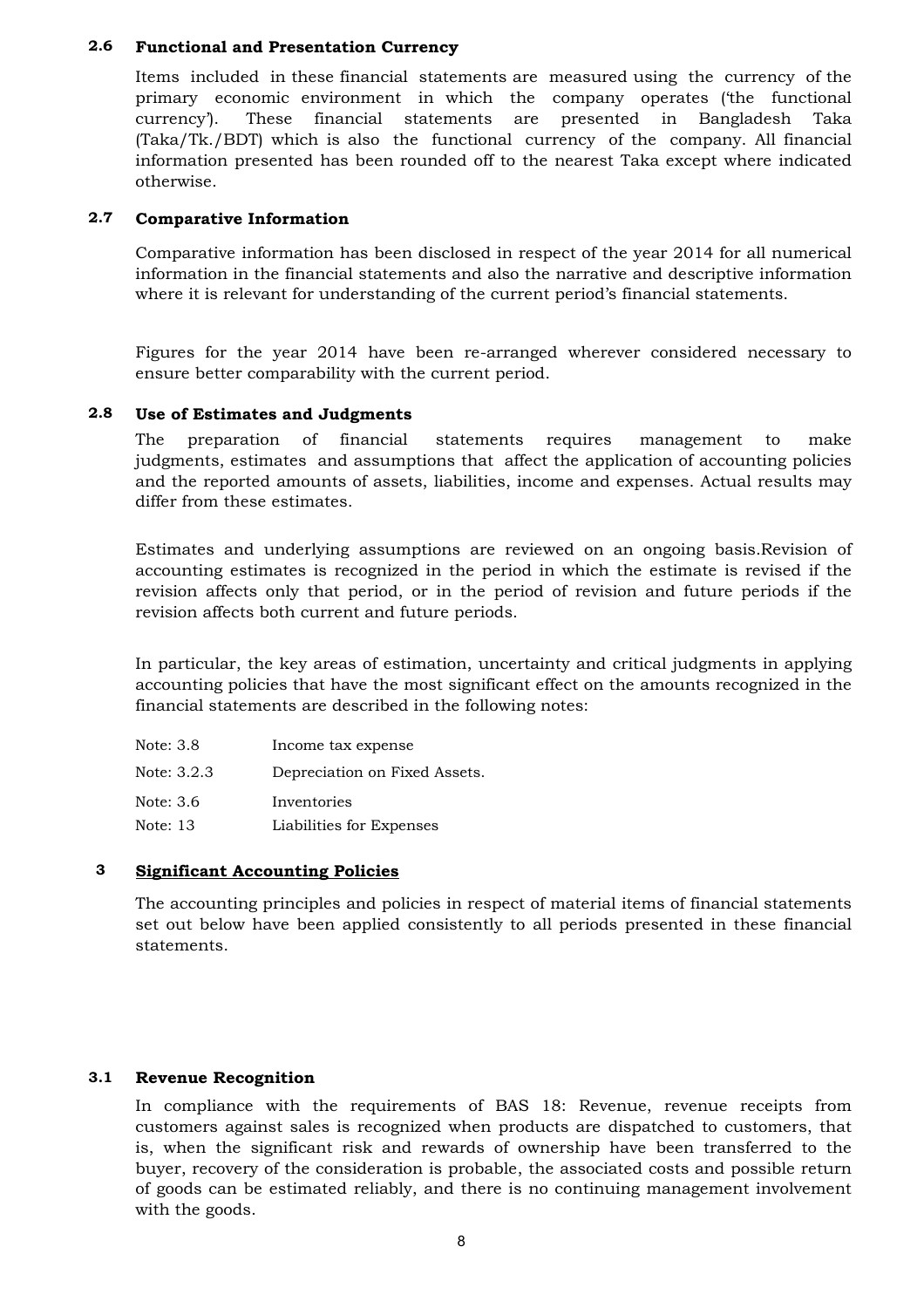## **3.1.1 Turnover**

Turnover for the year comprises local sales.

#### **3.2 Property, Plant and Equipment**

### **3.2.1 Recognition and Measurement**

This has been stated at cost less accumulated depreciation in compliance with the requirements of BAS 16: Property, Plant and Equipment. The cost of acquisition of an asset comprises its purchase price and any directly attributable cost of bringing the assets to its working condition for its intended use inclusive of inward freight, duties and non-refundable taxes.

## **3.2.2 Subsequent Expenditure**

The company recognizes in the carrying amount of an item of property, plant and equipment the cost of replacing part of such an item when that cost is incurred, it is probable that the future economic benefits embodied with the item will flow to the company and the cost of the item can be measured reliably. Expenditure incurred after the assets have been put into operation, such as repairs and maintenance is normally charged off as revenue expenditure in the period in which it is incurred. In situation where it can be clearly demonstrated that the expenditure has resulted in an increase in the future economic benefit expected to be obtained from the use of the fixed assets, the expenditure is capitalized as an additional cost of the assets. All other costs are recognized to the statement of profit or loss and other comprehensive income account as expenses if incurred. All up gradation/enhancement are generally charged off as revenue expenditure unless they bring similar significant additional benefits.

## **3.2.3 Depreciation on Fixed Assets (Note-4.00)**

Depreciation is provided to amortize the cost of the assets after commissioning, over the period of their expected useful lives, in accordance with the provisions of BAS 16: Property, Plant and Equipment. Depreciation is provided at the following rates on reducing balance basis:

| <b>Particulars</b>      | Rate   |
|-------------------------|--------|
| <b>Factory Building</b> | 2.50%  |
| Plant & Machinery       | 7.00%  |
| Deep Tube Well          | 15.00% |
| Diesel Generating Set   | 15.00% |
| Loose Tools             | 15.00% |
| Laboratory Equipment    | 10.00% |
| Electrical Installation | 10.00% |
| Laboratory Glassware    | 15.00% |
| Production Equipment    | 10.00% |
| Transport and Vehicles  | 20.00% |
| Motor Cycle             | 20.00% |
| Furniture and Fixtures  | 10.00% |
| Office Equipment        | 15.00% |
| Office By-cycles        | 20.00% |
| <b>Books</b>            | 15.00% |
|                         |        |

### **3.2.4 Disposal of Fixed Assets**

On disposal of fixed assets, the cost and accumulated depreciation are eliminated and gain or loss on such disposal is reflected in the statement of profit or loss and other comprehensive income, which is determined with reference to the net book value of the assets and net sales proceeds.

## **3.2.5 Capital Work-In-Progress**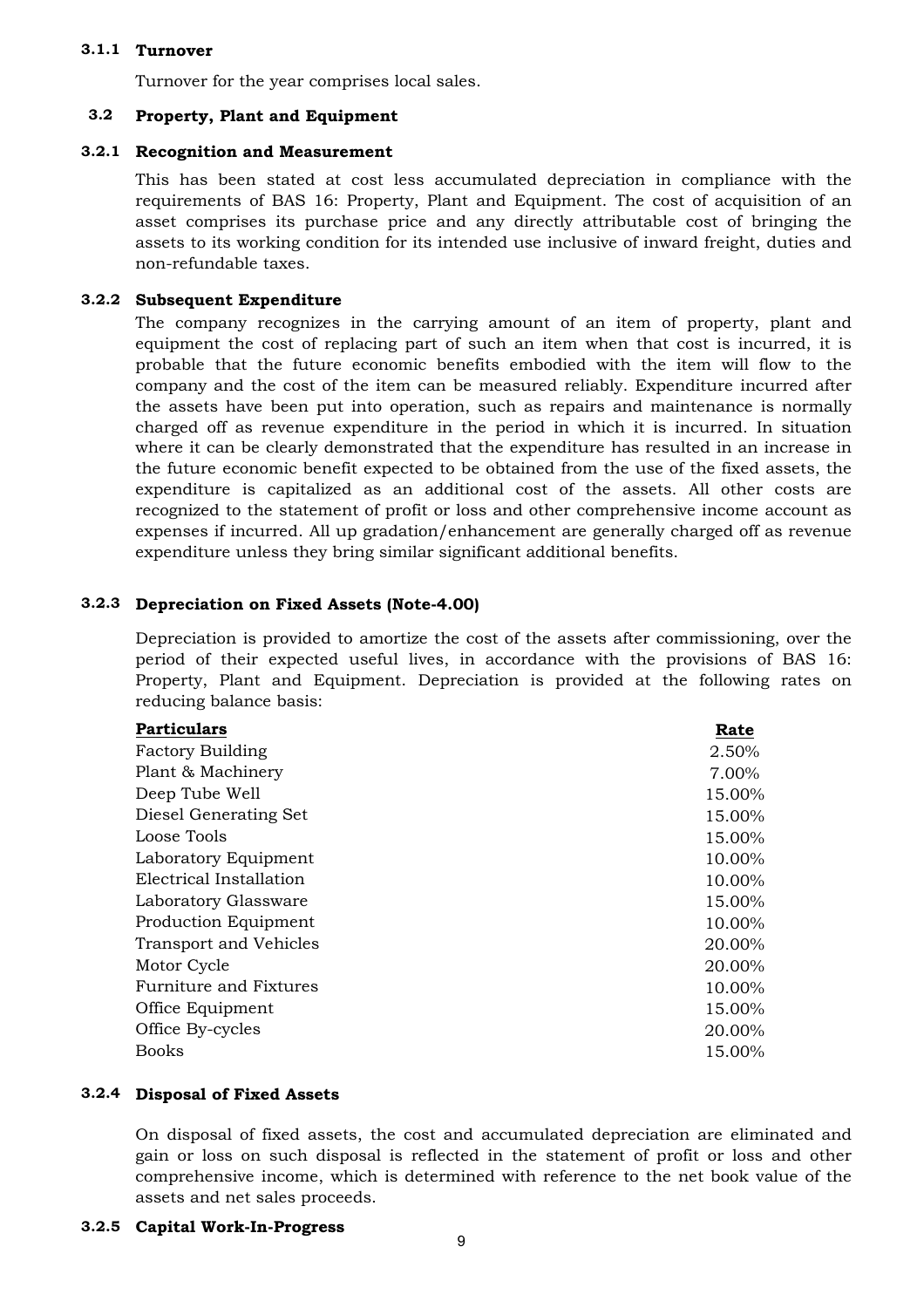Amount paid for acquiring of fixed assets and the cost of assets not put to use at the year-end are disclosed under capital work-in-progress.

#### **3.3 Financial Instruments**

Non-derivative financial instruments comprise investment in shares, accounts and other receivables, cash and cash equivalents, borrowings and other payables.

### **3.3.1 Financial Assets**

Financial assets of the company include cash and cash equivalents, accounts receivable and other receivables. The company initially recognizes receivable on the date they are originated. All others financial assets are recognized initially on the date at which the company becomes a party to the contractual provisions of the transactions. The company derecognizes a financial asset when, and only when the contractual rights or probabilities of receiving the cash flows from the asset expire or it transfer the rights to receive the contractual cash flows on the financial asset in a transaction in which substantially all the risk and rewards of ownership of the financial asset are transferred.

## **3.3.1(a) Trade Receivable (Note- 6.00)**

Trade receivable are created at original invoice amount less any provisions for doubtful debts. Provisions are made where there is evidence of a risk of non-payment, taking into account aging, previous experience and general economic conditions. When an accounts receivable is determined to be uncollected it is written off, firstly against any provision available and then to the profit and loss account. Subsequent recoveries of amounts previously provided for, are credited to the profit and loss account.

### **3.3.1(b) Cash and Cash Equivalents (Note- 8.00)**

Cash and cash equivalents include cash in hand and with banks on current and deposit accounts which are held and available for use by the company without any restriction. There is insignificant risk of change in value of the same.

### **3.3.1(c) Advances and Deposits (Note- 7.00)**

Advances are initially measured at cost. After initial recognition, advances are carried at cost less deductions, adjustments or charges to other account heads.

Deposits are measured at payment value.

#### **3.4 Financial Liability**

Financial liabilities are recognized initially on the transaction date at which the company becomes a party to the contractual provisions of the liability. The company derecognizes a financial liability when its contractual obligations are discharged or cancelled or expire.

Finance liabilities include payable for expenses, liability for capital expenditure and other current liabilities.

#### **3.5 Impairment**

### **(a) Financial Assets**

Trade receivable and other receivables are assessed at each reporting date to determine whether there is any objective evidence of impairment. Financial assets are impaired if objective evidence indicates that a loss event has occurred after the initial recognition of the asset and that the loss event had a negative effects on the estimated future cash flows of that asset, that can be estimated reliably. Objective evidence that financial assets are impaired can include default or delinquency by a debtor, indications that a debtor or issuer will enter bankruptcy etc.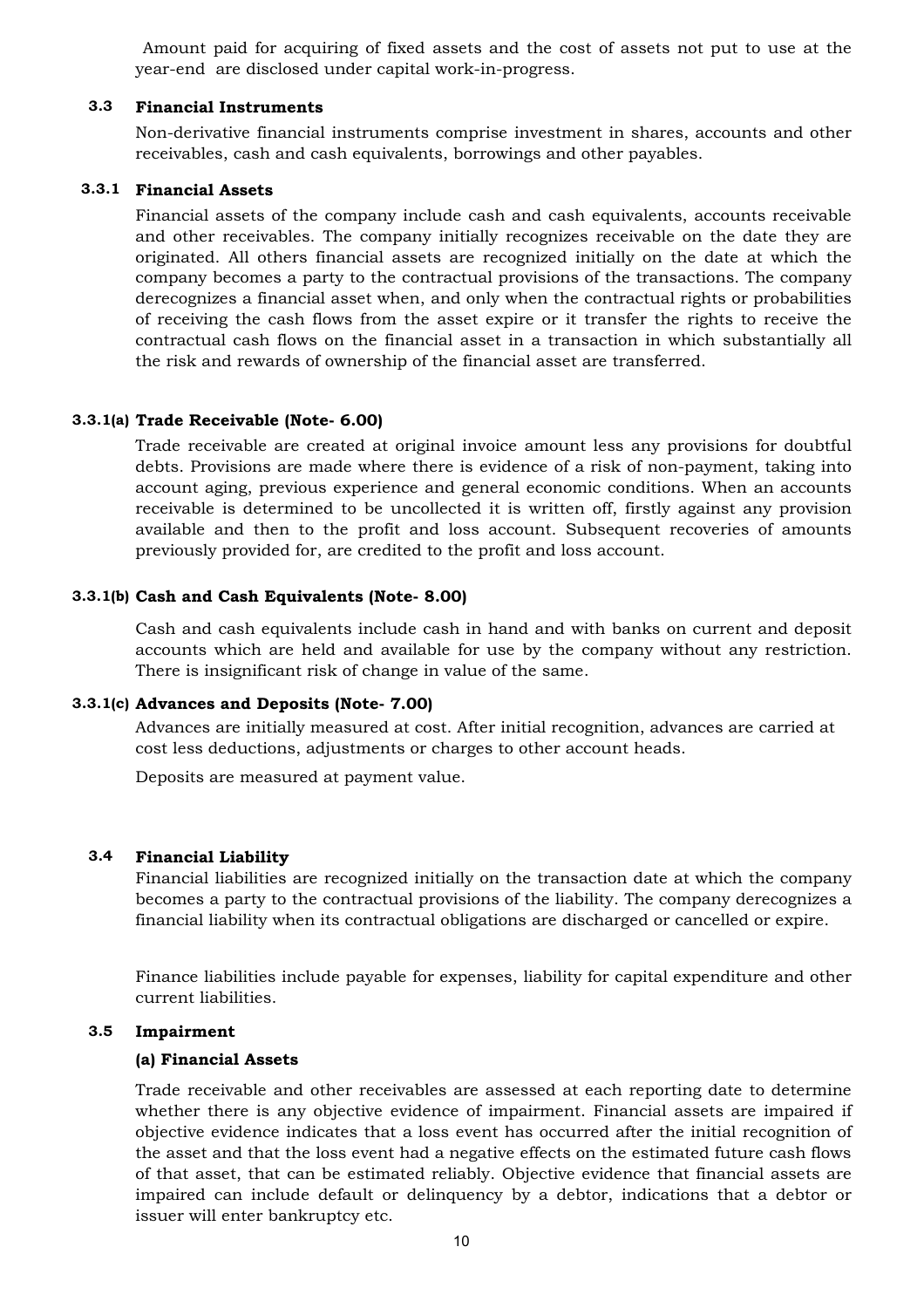## **(b) Non-Financial Assets**

An asset is impaired when its carrying amount exceeds its recoverable amount. The company assesses at each reporting date whether there is any indication that an asset may be impaired. If any such indication exists, the company estimates the recoverable amount of the asset. The recoverable amount of an asset is the higher of its fair value less costs to sell and its value in use. Carrying amount of the assets is reduced to its recoverable amount by recognizing an impairment loss if, and only if, the recoverable amount of the asset is less than its carrying amount. Impairment loss is recognized immediately in statement of profit or loss and other comprehensive income unless the asset is carried at revalued amount.

#### **3.6 Inventories**

Inventories are carried at the lower of cost and net realizable value as prescribed by BAS 2: Inventories. Cost is determined on weighted average cost basis. The cost of inventories comprises of expenditure incurred in the normal course of business in bringing the inventories to their present location and condition. Net realizable value is based on estimated selling price less any further costs expected to be incurred to make the sale.

#### **3.7 Provisions**

A provision is recognized in the statement of financial position when the company has a legal or constructive obligation as a result of a past event, it is probable that an outflow of economic benefits will be required to settle the obligation and a reliable estimate can be made of the amount of the obligation. Provision is ordinarily measured at the best estimate of the expenditure required to settle the present obligation at the date of statement of financial position. Where the effect of time value of money is material, the amount of provision is measured at the present value of the expenditures expected to be required to settle the obligation.

#### **3.8 Income Tax Expense**

Income tax expenses comprise current and deferred taxes. Income tax expenses are recognized in the statement of profit or loss and other comprehensive income except to the extent that it relates to items recognized directly in equity, in which case it is recognized in equity.

#### **(a) Current Tax**

Current tax is the expected tax payable on the taxable income for the period, using tax rates enacted or substantively enacted at the reporting date, and any adjustment to tax payable in respect of previous periods. The tax rate used for the reporting periods is as follows:

| Year |                          | Tax rate |
|------|--------------------------|----------|
| 2014 |                          | 27.50%   |
| 2015 |                          | 25.00%   |
| 2016 | (1st January to 30 June) | 25.00%   |

The company qualifies as a "Publicly Traded Company"; hence the applicable Tax Rate is 25.00%.

#### **(b) Deferred Tax**

The company has recognized deferred tax using balance sheet method in compliance with the provisions of BAS 12: Income Taxes. The company's policy of recognition of deferred tax assets/ liabilities is based on temporary differences (Taxable or deductible) between the carrying amount (Book value) of assets and liabilities for financial reporting purpose and its tax base, and accordingly, deferred tax income/expenses has been considered to determine net profit after tax and earnings per shares (EPS).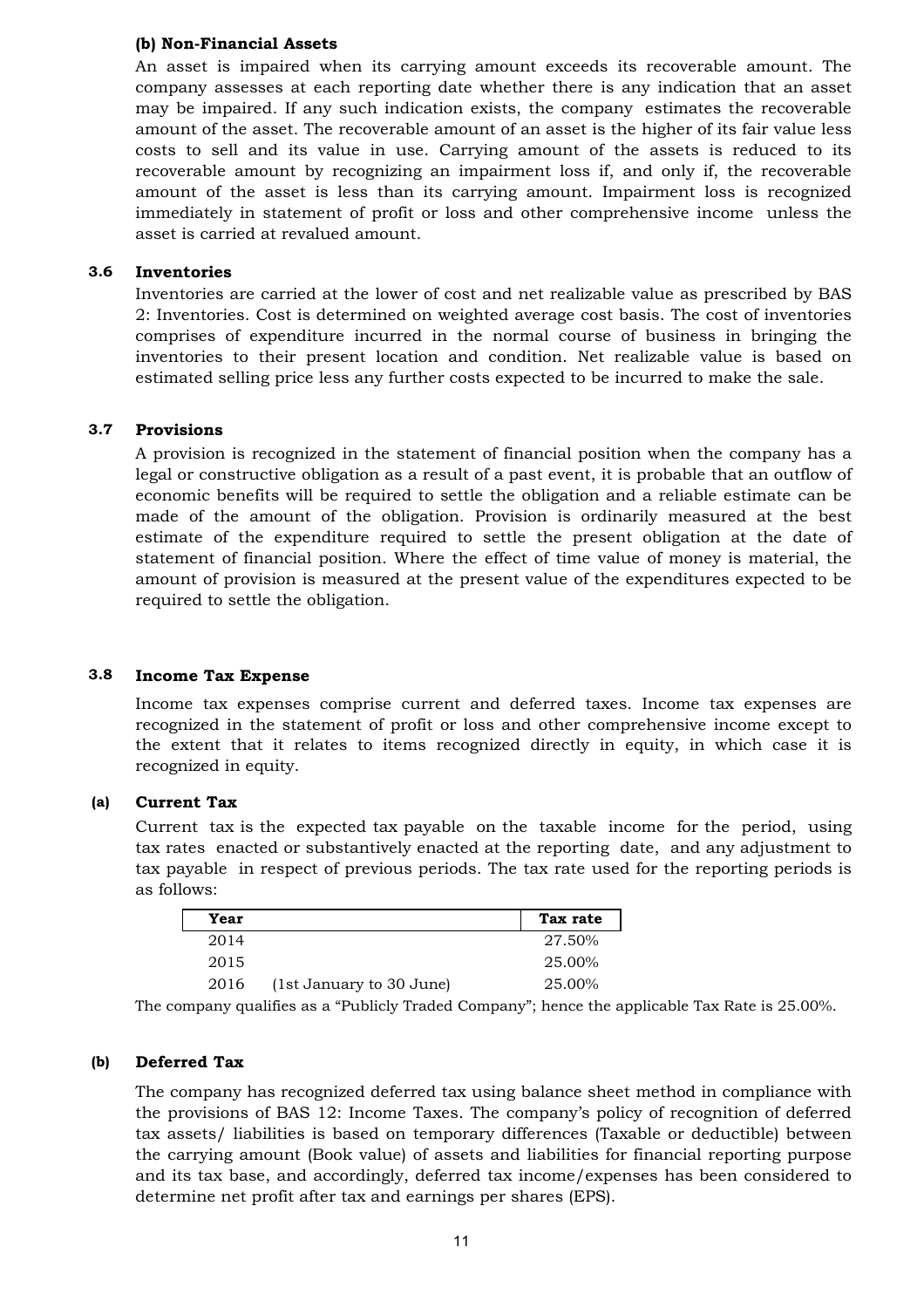A deferred tax asset is recognized to the extent that it is probable that future taxable profit will be available, against which temporary differences can be utilized. Deferred tax assets are reviewed at each reporting date and reduced to the extent that it is no longer probable that the related tax benefit will be realized.

#### **3.9 Borrowing Cost**

Borrowing costs are recognized as expenses in the period in which they are incurred unless capitalization of such is allowed under BAS 23 : Borrowing Costs.

## **3.10 Employee Benefits**

The Company operates a contributory provident fund for its Head Office Staff. Assets of provident fund are held in a separate trustee who administrated fund as per the relevant rules and is funded by payments from employees and by the Company at pre-determined rates. The Company's contribution to the provident fund is charged off as revenue expenditure in the period to which the contributions relate.

## **3.11 Contribution to Workers' Profit Participation/ Welfare Funds**

This represents 5% of net profit before tax contributed by the company as per provisions of the Bangladesh Labor Law, 2006 and is payable to workers as defined in the said law.

## **3.12 Proposed Dividend**

The amount of proposed dividend has not been accounted for but disclosed in the notes to the financial statements along with dividend per share in accordance with the requirements of the Para 125 of Bangladesh Accounting Standard (BAS) 1: Presentation of Financial Statements. Also, the proposed dividend has not been considered as "Liability" in accordance with the requirements of the Para 12 & 13 of Bangladesh Accounting Standard (BAS) 10: Events After The Reporting Period, because no obligation exists at the time of approval of accounts and recommendation of dividend by the Board of Directors.

Dividend proposed by the board of directors for the year under review shall be accounted for after the approval of the shareholders in the annual general meeting.

## **3.13 Earnings per Share (EPS)**

This has been calculated by dividing the basic earnings by the weighted average number of ordinary shares outstanding during the period.

## **Basic earnings**

This represents earnings for the year attributable to ordinary shareholders. As there was no preference dividend, minority interest or extra ordinary items, the net profit after tax for the year has been considered as fully attributable to the ordinary shareholders,

## **Weighted Average Number of Ordinary Share Outstanding during the period**

This represents the number of ordinary shares outstanding at the beginning of the year plus the number of ordinary shares during the period multiplied by a time-weighting factor. The time-weighting factor is the number of days the specific shares are outstanding as a production of the total number of days in the period.

## **Diluted Earnings per Share**

No diluted EPS is required to be calculated for the period as there was no scope for dilution.

## **3.14 Foreign Currency Transactions**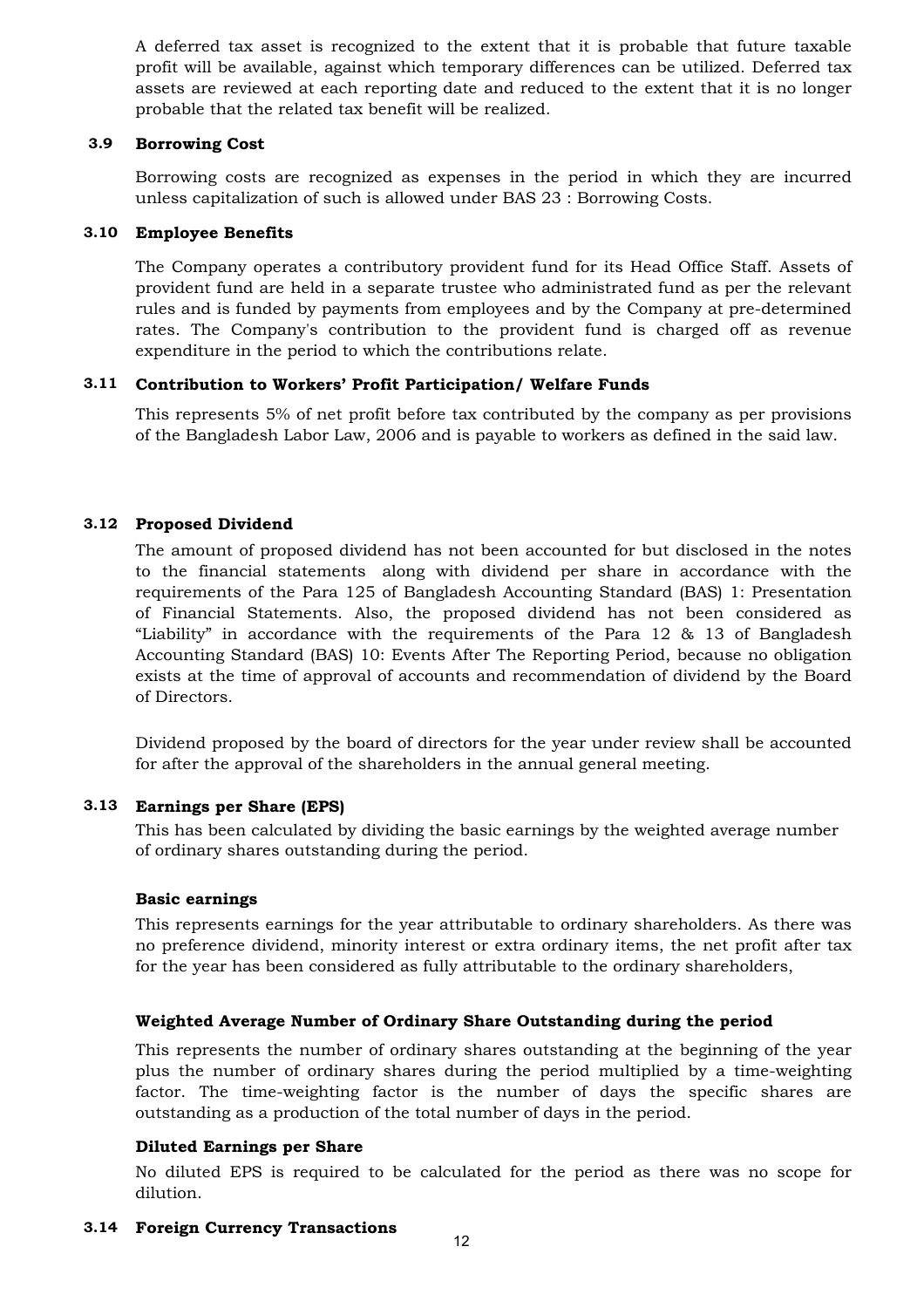Foreign currency transactions are recorded at the applicable rates of exchange ruling at the transaction date. The monetary assets and liabilities, if any, denominated in foreign currencies at the financial position date are translated at the applicable rates of exchanges ruling at that date. Any gain or loss due to exchange differences are recognized as revenue income/expense in compliance with the provisions of BAS 21: The Effects of Changes in Foreign Exchange Rates.

## **3.15 Statement of Cash Flows**

The Statement of cash Flows has been prepared in accordance with the requirements of BAS 7: Statement of Cash Flows. The Cash generated from operating activities has been reported using the Direct Method as prescribed by the Security and Exchange Rules,1987 and as the benchmark treatment of BAS 7,whereby major classes of gross cash payments from operating activities are disclosed.

## **3.16 Event after Reporting Period**

Event after reporting period that provide additional information about the company's position at the date of statement of Financial Position or those that indicate the going concern assumption is not appropriate are reflected in the financial statements. Events after the reporting period that are not adjusting events are disclosed in the notes when material.

## **3.17 Other regulatory compliance**

As required, Ambee Pharmaceuticals Limited also complies with the following major regulatory provisions in addition to the Companies Act 1994, the Securities and Exchange rules 1987 and other applicable laws and regulations:

The Income Tax Ordinance 1984 The Income Tax Rules 1984 The Securities and Exchange Commission Ordinance 1969 The Securities and Exchange Commission Act 1993 The Value Added Tax Act 1991 The Value Added Tax Rules 1991 The Labour Law 2006

#### **3.18 Going concern**

The company has adequate resources to be in operation for a foreseeable future and the directors continue to adopt going concern basis in preparing the financial statements. The current resources of the company provide sufficient fund to meet the present requirements of its existing business.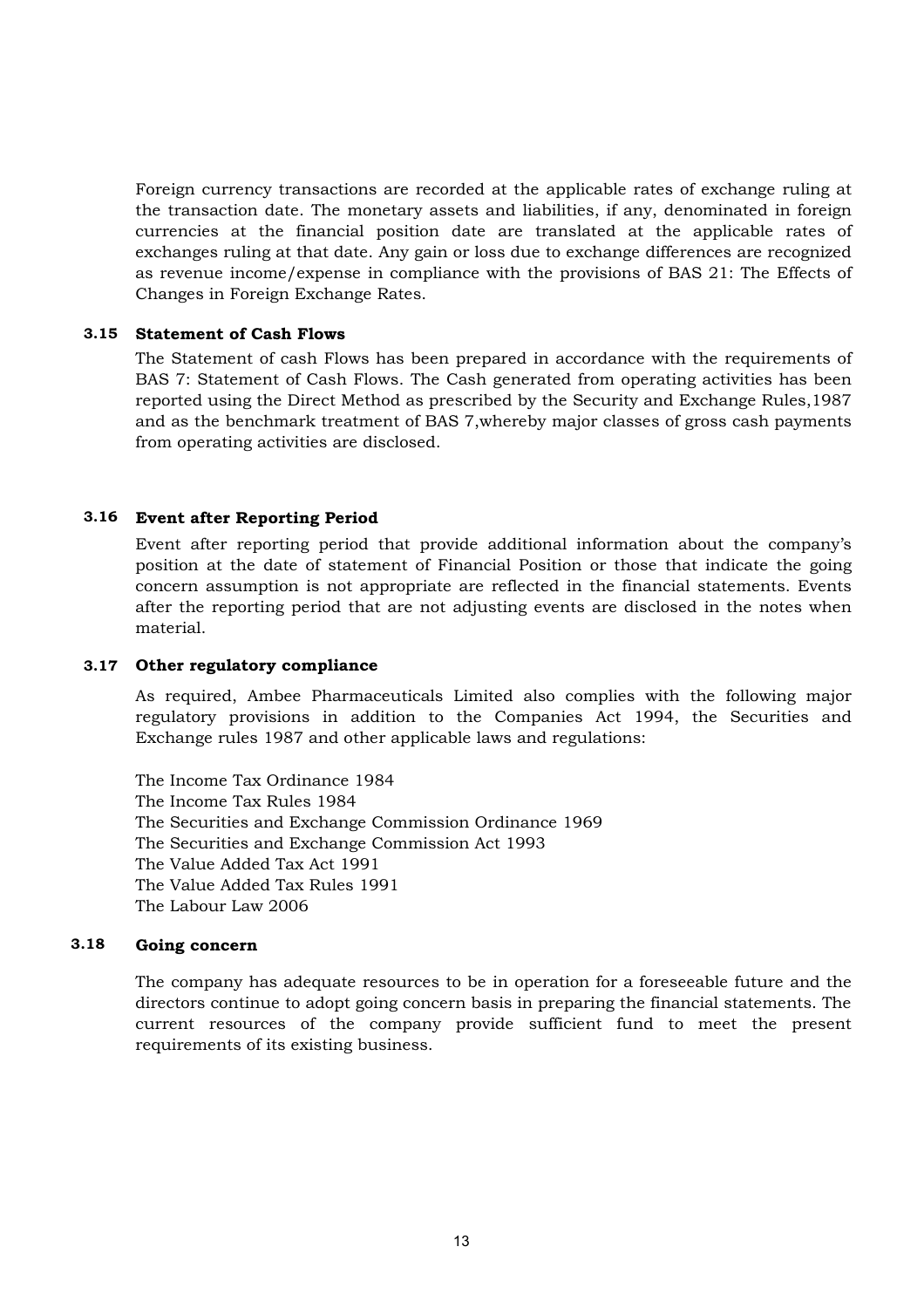### **4.00 PROPERTY, PLANT & EQUIPMENT :**

|                               |                  | CO <sub>S</sub> T        |                              |             |                |            |                          | <b>DEPRECIATION</b> |            |                       |
|-------------------------------|------------------|--------------------------|------------------------------|-------------|----------------|------------|--------------------------|---------------------|------------|-----------------------|
| <b>Particulars</b>            | As on 01.01.2016 | <b>Addition</b> for      | Adjustment                   | As on       | Rate           | As on      | Adjustment               | for the period      | As on      |                       |
|                               |                  |                          | during period                |             | $\%$           |            | for the period           |                     |            | <b>Net Book Value</b> |
|                               |                  | the period               |                              | 30.06.2016  |                | 01.01.2016 |                          |                     | 30.06.2016 | as on 30.06.2016      |
| <b>Existing Units -1</b>      |                  |                          |                              |             |                |            |                          |                     |            |                       |
| Land                          |                  | 49,033,738               |                              | 49,033,738  |                |            |                          |                     |            | 49,033,738            |
| Leasehold Land                | 1,215,803        |                          |                              | 1,215,803   |                |            |                          |                     |            | 1,215,803             |
| <b>Factory Building</b>       | 25,453,974       | $\sim$                   |                              | 25,453,974  | 2.5            | 12,891,598 |                          | 157,030             | 13,048,628 | 12,405,346            |
| Plant and Machinery           | 60,768,302       | $\overline{\phantom{a}}$ |                              | 60,768,302  | $\overline{7}$ | 42,082,833 |                          | 653,991             | 42,736,824 | 18,031,478            |
| Deep Tube Well                | 1,368,000        | $\overline{\phantom{a}}$ | $\qquad \qquad \blacksquare$ | 1,368,000   | 15             | 899,859    |                          | 35,111              | 934,970    | 433,030               |
| Diesel Generating Set         | 402,000          | $\sim$                   | $\overline{\phantom{a}}$     | 402,000     | 15             | 293,840    |                          | 8,112               | 301,952    | 100,048               |
| Loose Tools                   | 98,001           | $\sim$                   | $\equiv$                     | 98,001      | 15             | 91,275     |                          | 504                 | 91,779     | 6,222                 |
| Laboratory Equipment          | 3,000,156        | $\blacksquare$           |                              | 3,000,156   | 10             | 1,892,950  |                          | 55,360              | 1,948,310  | 1,051,846             |
| Electrical Installation       | 553,905          | $\sim$                   | $\blacksquare$               | 553,905     | 10             | 80,084     |                          | 23,691              | 103,775    | 450,130               |
| Laboratory Glass Ware         | 41,626           | $\sim$                   | $\overline{\phantom{a}}$     | 41,626      | 15             | 41,380     | $\overline{\phantom{a}}$ | 18                  | 41,398     | 228                   |
| Production Equipment          | 1,220,541        |                          | $\equiv$                     | 1,220,541   | 10             | 619,897    |                          | 30,032              | 649,929    | 570,612               |
| Transport and Vehicles        | 7,128,783        | 244,200                  |                              | 7,372,983   | 20             | 6,450,356  |                          | 103,313             | 6,553,669  | 819,314               |
| Motorcycle                    | 6,750,500        | $\overline{\phantom{a}}$ | $\overline{\phantom{a}}$     | 6,750,500   | 20             | 5,844,464  |                          | 90,604              | 5,935,068  | 815,432               |
| <b>Furniture and Fixtures</b> | 3,486,291        | $\sim$                   | $\blacksquare$               | 3,486,291   | 10             | 2,200,945  |                          | 64,267              | 2,265,212  | 1,221,079             |
| Office Equipment              | 10,862,011       | 203,100                  |                              | 11,065,111  | 15             | 7,803,832  |                          | 252,850             | 8,056,682  | 3,008,429             |
| Office By-cycles              | 15,962           |                          |                              | 15,962      | 20             | 15,329     |                          | 63                  | 15,392     | 570                   |
| <b>Books</b>                  | 98,060           | $\sim$                   | $\sim$                       | 98,060      | 15             | 83,761     |                          | 1,072               | 84,834     | 13,227                |
| Sub Total                     | 122,463,915      | 49,481,038               |                              | 171,944,953 |                | 81,292,404 |                          | 1,476,020           | 82,768,423 | 89,176,531            |
| Injectable (Ampoule) Unit -2  |                  |                          |                              |             |                |            |                          |                     |            |                       |
| <b>Factory Building</b>       | 3,627,409        | $\sim$                   |                              | 3,627,409   | 2.5            | 1,028,252  |                          | 32,489              | 1,060,741  | 2,566,668             |
| Plant and Machinery           | 9,221,953        | $\sim$                   |                              | 9,221,953   | $\overline{7}$ | 6,000,219  |                          | 112,761             | 6,112,980  | 3,108,973             |
| Production Equipment          | 80,500           | $\sim$                   |                              | 80,500      | 10             | 57,384     |                          | 1,156               | 58,540     | 21,960                |
| <b>Transport and Vehicles</b> | 2,235,000        | $\sim$                   |                              | 2,235,000   | 20             | 2,128,732  |                          | 10,627              | 2,139,359  | 95,641                |
| Furniture and Fixture         | 930,903          | $\blacksquare$           | $\blacksquare$               | 930,903     | 10             | 706,870    |                          | 11,202              | 718,072    | 212,831               |
| <b>Sub Total</b>              | 16,095,765       | $\sim$                   |                              | 16,095,765  |                | 9,921,457  |                          | 168,234             | 10,089,691 | 6,006,074             |
| June 30, 2016 Tk.             | 138,559,680      | 49,481,038               |                              | 188,040,718 |                | 91,213,861 | $\blacksquare$           | 1,644,254           | 92,858,114 | 95,182,604            |
|                               |                  |                          |                              |             |                |            |                          |                     |            |                       |
| December 31, 2015 Tk.         | 134,898,432      | 3,661,249                |                              | 138,559,680 |                | 87,946,728 |                          | 3,267,133           | 91,213,861 | 47,345,820            |

| Note: Depreciation Charged to:      |     | 30-06-2016 | 31-12-2015 |
|-------------------------------------|-----|------------|------------|
| Cost of Goods Sold (Note - 17)      |     | 1.132.085  | 2,221,663  |
| Administrative Expenses (Note - 18) |     | 512.170    | 1.045.470  |
|                                     | Tk. | 1,644,254  | 3,267,133  |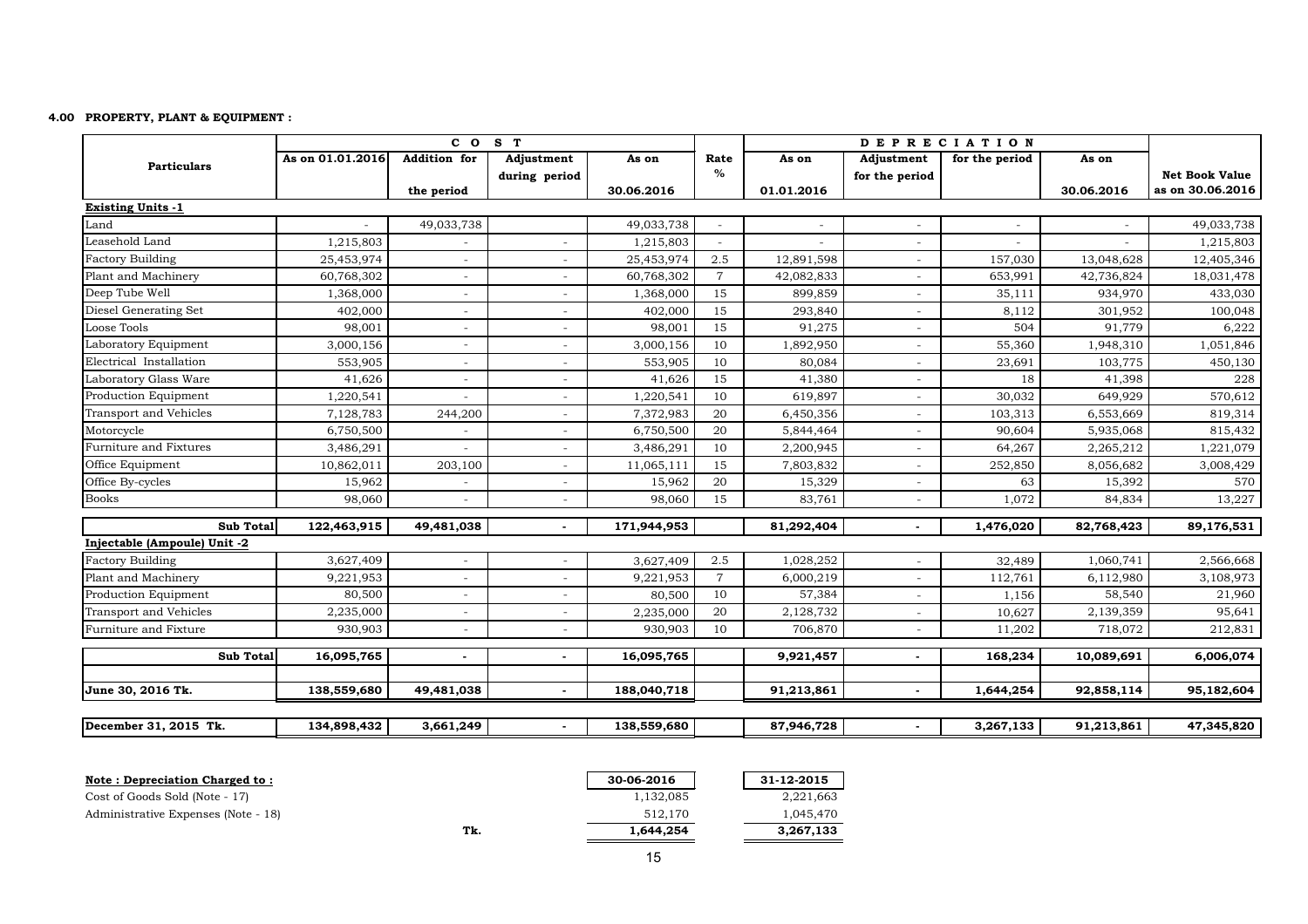This is made up as follows :

### c) Debtors outstanding for a period

#### **5.00 Inventories**

#### **6.00 Trade Receivables**

| <b>Particulars</b>    |             | <b>Amount in Taka</b> |             |  |  |
|-----------------------|-------------|-----------------------|-------------|--|--|
|                       | 30.06.2016  | 31.12.2015            | 31.12.2014  |  |  |
| Raw materials         | 66,578,907  | 67,311,062            | 67,456,488  |  |  |
| Packing materials     | 39,776,234  | 38,088,528            | 38,051,682  |  |  |
| Promotional materials | 1,028,567   | 1,272,455             | 1,580,300   |  |  |
| Work-in-process       | 5,602,714   | 7,819,583             | 3,966,467   |  |  |
| Finished goods        | 52,135,459  | 52,240,099            | 72,355,870  |  |  |
| Materials-in-transit  | 86,374      | 179,560               | 92,310      |  |  |
|                       | 165,208,254 | 166,911,287           | 183,503,117 |  |  |

 a) Trade Receivables of Tk. 70,989,215 (2015 - 73,851,843) is considered good in respect of which the company holds no security other than the debtors personal security.

 b) No amount was due by the directors (including Managing director), managing agents, managers and other officers of the company and any of them severally or jointly with any other person.

|      | 2,500,000 Ordinary Shares of Tk. 10 each | 25,000,000              | 25,000,000              | 25,000,000              |
|------|------------------------------------------|-------------------------|-------------------------|-------------------------|
|      | <b>Authorised Capital</b>                |                         |                         |                         |
|      | This is made up as follows :             |                         |                         |                         |
|      | 09.00 Share Capital                      |                         |                         |                         |
|      |                                          |                         |                         |                         |
|      | In in-operative account                  | 81,515<br>12,661,792    | 81,515<br>11,399,809    | 81,515<br>15,676,469    |
|      | In current account                       | 508,852                 | 1,145,350               | 5,256,298               |
|      | At banks:                                | 590,367                 | 1,226,865               | 5,337,813               |
|      | In hand                                  | 12,071,425              | 10,172,944              | 10,338,656              |
| 8.00 | <b>Cash &amp; Cash Equivalents</b>       |                         |                         |                         |
|      | Sub total                                | 2,412,057               | 3,317,293               | 3,405,279               |
|      | Pre-payments                             | 25,000                  | 25,000                  | 683,188                 |
|      | Other Deposits                           | 1,291,465               | 1,356,465               | 1,371,265               |
|      | Guarantee Margin                         | 20,715                  | 20,715                  | 20,175                  |
|      | L/C Margin                               | 658,000                 | 1,387,465               | 1,023,165               |
|      | VAT deposit                              | 416,877                 | 527,648                 | 307,486                 |
|      | b) Deposit and Prepayments               |                         |                         |                         |
|      | Sub total                                | 75,699,128              | 76,396,439              | 72,216,603              |
|      | Associated Undertaking                   | 15,173,477              | 14,372,394              | 12,768,538              |
|      | Against purchases and expenses           | 15,714,533              | 18,532,215              | 19,006,081              |
|      | Income tax                               | 39, 351, 322            | 37,884,204              | 33,656,522              |
|      | <b>Advance Rent</b>                      | 1,257,000               | 1,257,000               | 1,304,846               |
|      | Advances to staff                        | 4,202,796               | 4,350,626               | 5,480,616               |
|      | a) Advances                              |                         |                         |                         |
|      |                                          |                         |                         |                         |
|      | b) Deposit and Prepayments               | 2,412,057<br>78,111,185 | 3,317,293<br>79,713,732 | 3,405,279<br>75,621,881 |
|      | a) Advances                              | 75,699,128              | 76,396,439              | 72,216,603              |
|      |                                          |                         |                         |                         |
| 7.00 | Advances, Deposits & Pre-payments:       |                         |                         |                         |
|      |                                          | 70,989,215              | 73,851,843              | 81,641,418              |
|      | Below six months                         | 38,123,422              | 39,640,468              | 38,520,024              |
|      | Above six months                         | 32,865,793              | 34,211,375              | 43, 121, 394            |
|      |                                          |                         |                         |                         |

**Issued, Subscribed and paid-up Capital** 

**By Cash**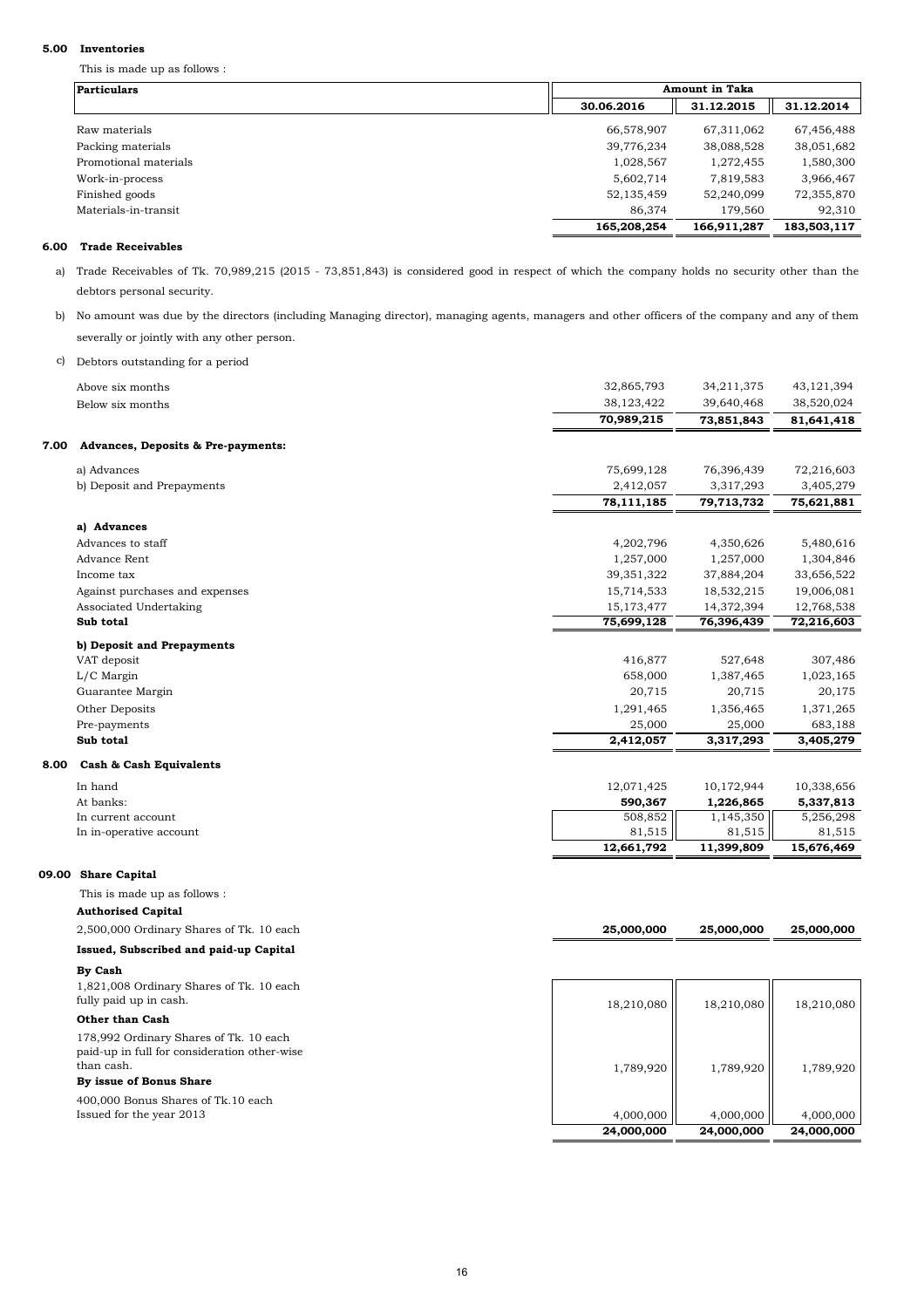#### **a) The break-up of share-holding is given below :**

#### **c) Market Price :**

### **d) Option on unissued shares :**

### **10.00 Tax-Holiday Reserve**

### **11.00 Short Term Credit Facility**

This is made up as follows :

**b)** The distribution schedule showing the number of shareholders' and their shareholdings in Percentage has been disclosed as a requirement of the "Listing Regulation" of Dhaka and Chittagong Stock Exchanges as on 30 June, 2016.

### **13.00 Liabilities for Goods & Others**

| Particulars                      |                     | 2016  |                       | 2015  |                     | 2014  |  |
|----------------------------------|---------------------|-------|-----------------------|-------|---------------------|-------|--|
|                                  | <b>No of Shares</b> | $\%$  | <b>No of Shares</b> I | %     | <b>No of Shares</b> | $\%$  |  |
| Sponsors, Directors & Associates | 1,591,330           | 66.31 | 1,591,330             | 66.31 | 1,591,330           | 66.31 |  |
| <b>ICB</b> & Institutions        | 75,500              | 3.15  | 75,500                | 3.15  | 78,000              | 3.25  |  |
| Foreign Investors                | 214,790             | 8.95  | 214,790               | 8.95  | 214,790             | 8.95  |  |
| General Public                   | 518,380             | 21.60 | 518,380               | 21.60 | 515,880             | 21.50 |  |
|                                  | 2,400,000           | 100   | 2,400,000             | 100   | 2,400,000           | 100   |  |

|                  | 9,153,005 | 10,085,512 | 10,201,250 |
|------------------|-----------|------------|------------|
| Below six months | 9,153,005 | 10,085,512 | 10,201,250 |

#### **14.00 Liabilities for Expenses**

| <b>Particulars</b>           |             | <b>Amount in Taka</b> |             |
|------------------------------|-------------|-----------------------|-------------|
|                              | 30.06.2016  | 31.12.2015            | 31.12.2014  |
| Loan from Bank:              |             |                       |             |
| Secured Overdraft            |             |                       | 9,827,052   |
| Overdraft Facilities         | 159,706,839 | 120, 104, 982         | 121,492,342 |
| Letter of Trust Receipt      | 38,660,817  | 94,448,343            | 93,249,374  |
|                              | 198,367,656 | 214,553,325           | 224,568,768 |
| 12.00 Interest Payable:      |             |                       |             |
| This is made up as follows : |             |                       |             |
| Opening Balance              | 32,990,514  | 22,590,514            | 10,759,690  |
| Provision for the year       | 9,176,239   | 10,400,000            | 11,830,824  |
|                              | 42,166,753  | 32,990,514            | 22,590,514  |

|                  | 9.035.635 | 10.435.986 | 17,495,985 |
|------------------|-----------|------------|------------|
| Below six months | 9,035,635 | 10,435,986 | 17,495,985 |
| Above six months |           |            |            |

| <b>Range of Holdings</b>   | <b>Number of Shareholders</b> | No. of<br><b>Shares</b> | Holdings<br>$\%$ |
|----------------------------|-------------------------------|-------------------------|------------------|
| Less than 500 shares       | 2588                          | 208,632                 | 8.69%            |
| $501$ to 5,000 shares      | 196                           | 242,897                 | 10.12%           |
| $5,001$ to 10,000 shares   |                               | 38,549                  | 1.61%            |
| 10,001 to 20,000 shares    |                               | 53,423                  | 2.23%            |
| 20,001 to 30,000 shares    |                               | 50,440                  | 2.10%            |
| 30,001 to 40,000 shares    |                               |                         |                  |
| 40,001 to 50,000 shares    | 2                             | 144,120                 | 6.01%            |
| 50,001 to 100,000 shares   |                               |                         | $0.00\%$         |
| 100,001 to 1,000,000 share |                               | 214,790                 | 8.95%            |
| Over $1,000,000$ shares    |                               | 1.447.149               | 60.30%           |
|                            | 2,799                         | 2,400,000               | 100%             |

This represents amounts due to various suppliers of raw, packing and stores materials, the ageing of which liability is as follows:

Above six months

| $D_{\text{slow}}$ aivemenths |  |
|------------------------------|--|

This is being provided out of Tax-Holiday Profit to invest in the same undertaking or in any new industrial undertaking or in stocks and shares of a public company or in government bonds or securities or for other purposes as specified in this respect as one of the condition of granting Tax Holiday.

The shares are listed in the Dhaka and Chittagong Stock Exchanges, on 30.06.2016 each share was quoted at Tk. 289.00 (on 31.12.2015 - Tk. 279.00) in the Dhaka Stock Exchange Ltd. and Tk. 286.00 (on 31.12. 2015 - Tk. 277.00) in the Chittagong Stock Exchange Ltd.

There is no option regarding authorised capital not yet issued but can be used to increase the issued, subscribed and paid-up capital through the issuance of new shares against cash contributions and bonus.

This represents provision for various expenses (e.g. remuneration and allowances, salaries and wages, utilities bills etc) which have fallen due as on 30th June, 2016, ageing of which liability is as follows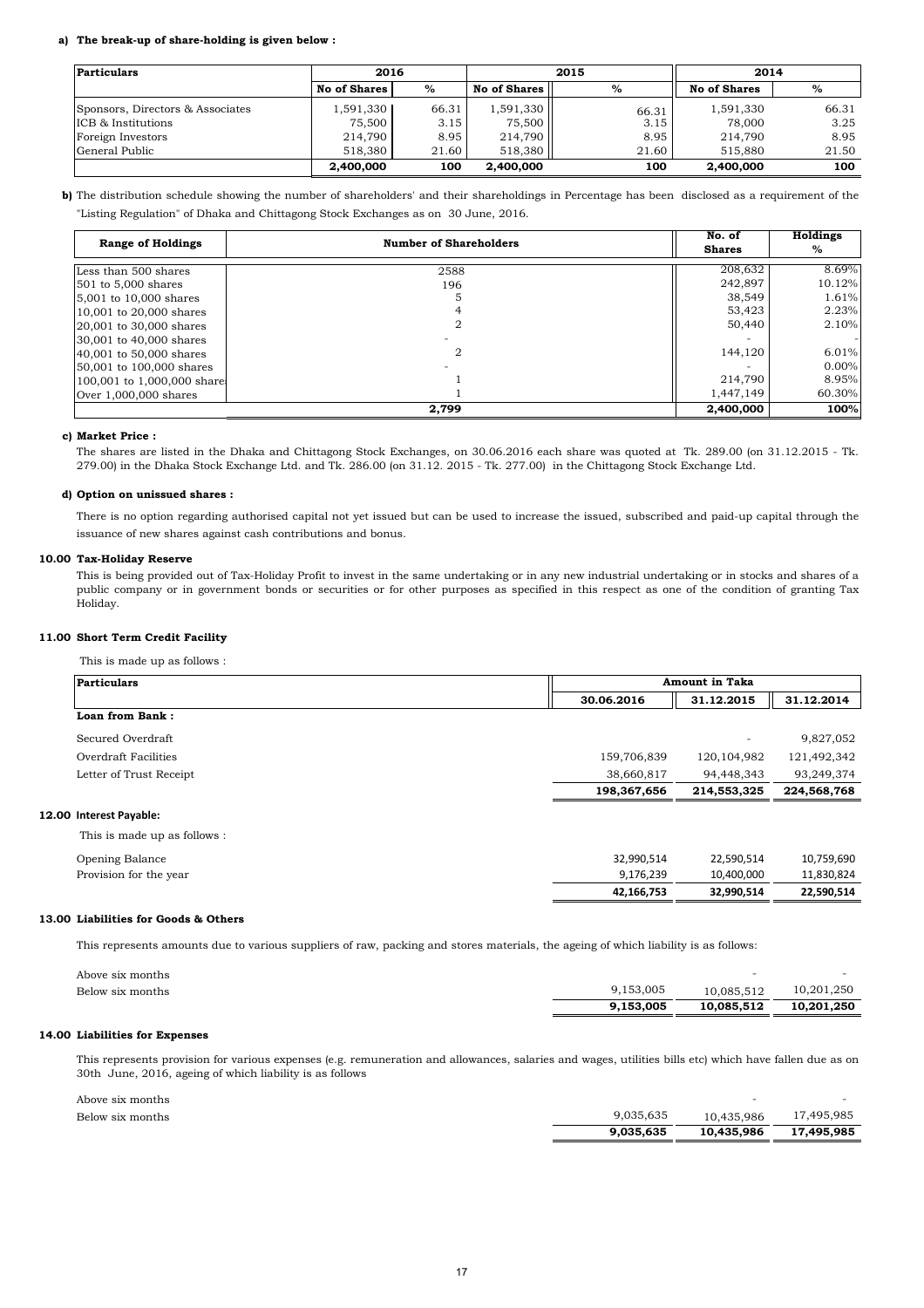Out of total balance of Tk. 55,923,830, an amount of Tk. 20,765,284 is payable to Aziz Mohammad Bhai, Chairman of the Company as disclosed at Note # 36 "Related party transactions"

### **16.00 Provision for Income Tax**

|                        | 32,390,426 | 31.700.680 | 29,622,451 |
|------------------------|------------|------------|------------|
| Provision for the year | 689,746    | 2.078.229  | 3,054,884  |
| Opening Balance        | 31,700,680 | 29,622,451 | 26,567,567 |

### **17.00 Workers Profit Participation Fund (WPPF)**

|                        | 4.048.366 | 3.763.800 | 2,908,372 |
|------------------------|-----------|-----------|-----------|
| Provision for the year | 284,566   | 855.428   | ,037,863  |
| Opening Balance        | 3,763,800 | 2,908,372 | 1,870,509 |

### **18.00 Unclaimed Dividend**

| 4,353,605<br>6,693,606 |  |
|------------------------|--|

#### **19.00 Revenue**

| Particulars                          | <b>Amount in Taka</b> |              |                |
|--------------------------------------|-----------------------|--------------|----------------|
|                                      | 30.06.2016            | 31.12.2015   | 31.12.2014     |
| 15.00 Liabilities for other finance: |                       |              |                |
| This is made up as follows :         |                       |              |                |
| Opening Balance                      | 55,341,029            | 41,347,364   | 67,523,044     |
| Add.Addition during the year         | 13,562,031            | 40,873,742   | 20,359,002     |
| Less: Adjustment during the year     | (12, 979, 230)        | (26,880,077) | (46, 534, 682) |
|                                      | 55,923,830            | 55,341,029   | 41,347,364     |
|                                      |                       |              |                |

| 83,029,492     | 161,861,758    | 161,807,685  |
|----------------|----------------|--------------|
| (1,748,175)    | (2,995,969)    | (3,015,969)  |
| (52, 135, 459) | (52, 240, 099) | (72,355,870) |

#### **(.01) Raw Materials Consumed**

|                                       |                                            |         | <b>Amount in Taka</b>                      |             |             |
|---------------------------------------|--------------------------------------------|---------|--------------------------------------------|-------------|-------------|
| <b>Particulars</b>                    |                                            |         | 2016<br>1st January,<br>to 30th June, 2016 | 2015        | 2014        |
| <b>Local Sales</b>                    |                                            |         | 172,599,804                                | 339,399,376 | 342,496,190 |
|                                       | Export Sales to Myanmar 2014 (US\$ 19,950) |         |                                            |             | 1,542,135   |
|                                       |                                            |         | 172,599,804                                | 339,399,376 | 344,038,325 |
| <b>Sales Quantity:</b>                |                                            |         |                                            |             |             |
| Tablet                                | 54,415,097                                 | Pcs.    | 100,791,370                                | 206,339,051 | 242,299,787 |
| Capsules                              | 16,775,351                                 | Pcs.    | 45,657,478                                 | 90,475,657  | 57,853,057  |
| <b>Bottle</b>                         | 625,214                                    | Unit    | 23,572,693                                 | 29,261,001  | 22,594,523  |
| Ointment                              | 30,311                                     | Pcs.    | 297,308                                    | 705,279     | 612,244     |
| Injection                             | 460,053                                    | Ampoule | 2,280,955                                  | 12,618,388  | 20,678,714  |
| 20.00 Cost of Sales                   |                                            |         |                                            |             |             |
| Work-in-process (Opening)             |                                            |         | 7,819,583                                  | 3,966,467   | 3,819,210   |
| Raw materials consumed - (.01)        |                                            |         | 29,192,834                                 | 63,859,893  | 81,216,221  |
| Packing materials consumed - (.02)    |                                            |         | 30,039,803                                 | 50,702,807  | 63,251,512  |
| Promotional materials consumed -(.03) |                                            |         | 5,943,150                                  | 3,322,743   | 3,405,790   |
| Factory overhead -(.04)               |                                            |         | 16, 148, 286                               | 28,487,967  | 27,989,142  |
| Depreciation                          |                                            |         | 1,132,085                                  | 2,221,663   | 2,316,277   |
| Work-in-process (Closing)             |                                            |         | (5,602,714)                                | (7,819,583) | (3,966,467) |
| Cost of production                    |                                            |         | 84,673,027                                 | 144,741,956 | 178,031,685 |
| Stock of finished goods (Opening)     |                                            |         | 52,240,099                                 | 72,355,870  | 59,147,839  |

Stock of finished goods (Closing) Cost of free samples

|               | Active<br>Ingredients<br>(kg) | Recipients<br>(kg) | E.H.G.<br>Capsules (pcs) |                |                |                |
|---------------|-------------------------------|--------------------|--------------------------|----------------|----------------|----------------|
| Opening Stock | 6,497                         | 107,690            | 3,581,637                | 67,311,062     | 67,456,488     | 45,812,353     |
| Purchase      | 9.248                         | 7,550              | 16,750,000               | 29,712,066     | 63,714,467     | 102,860,356    |
| Obsolete      |                               |                    |                          | (1, 251, 387)  |                |                |
| Closing Stock | (6, 745)                      | (88, 378)          | (2, 333, 792)            | (66, 578, 907) | (67, 311, 062) | (67, 456, 488) |
|               | 9,000                         | 26,862             | 17,997,845               | 29,192,834     | 63,859,893     | 81,216,221     |

Raw materials consumed is 96.38 % imported.

As per Security Exchange circular the financial period has been suddenly changed. For time limition provision amount of Workers Profit Participation Fund of Tk. 4,048,366 could not be distributed among the workers. The provision amount of workers profit participation fund will be distributed to the workers in the year 2016-2017.

Income tax assessment up to 31.12.2008 is completed. Assessment for the years 2009, 2010, 2011,2012 & 2013 are finalized and in appeal. Income tax assessment for the year 2014 is filed for assessment.

The following figures represent the dividends for which the warrants are either lying with the shareholders and have not been presented as yet by them to the bank for encashment or have been returned to the company undelivered due to change of address of those shareholders and their new address have not yet been communicated to the company. Under instruction from SEC , press advertisements were made to collect the past dividend warrants but many shareholders are yet to turn up to collect their respective warrants.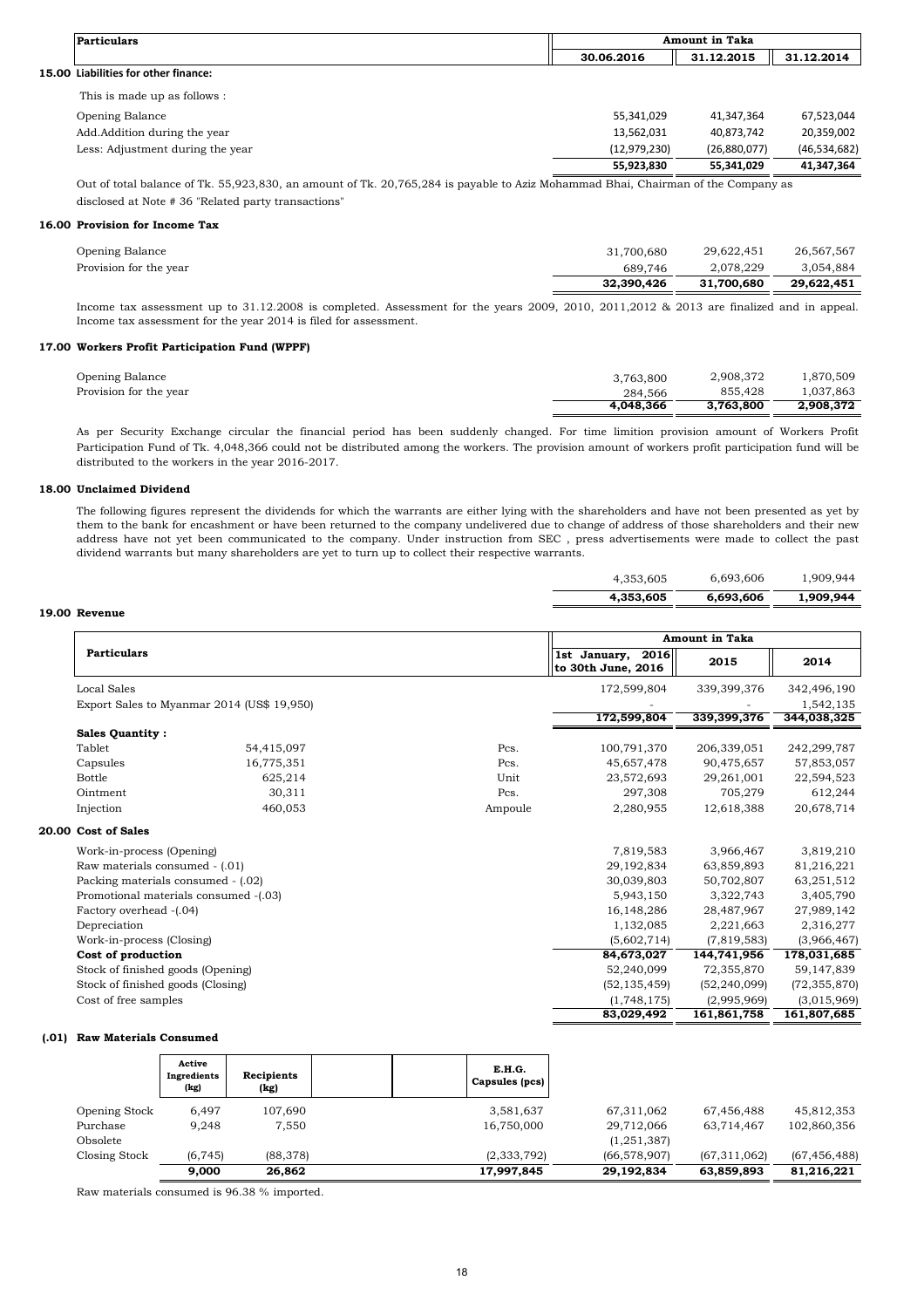Packing materials consumed is 35.85 % imported.

## **(.03) Promotional Materials Consumed**

This is made up as follows :

|                      | 5,943,150   | 3,322,743   | 3,405,790   |
|----------------------|-------------|-------------|-------------|
| Closing Stock        | (1,028,567) | (1,272,455) | (1,580,300) |
| Purchase             | 5,699,262   | 3.014.898   | 3,447,281   |
| <b>Opening Stock</b> | 1,272,455   | 1,580,300   | 1,538,809   |
|                      |             |             |             |

## **(.04) FACTORY OVERHEAD**

|                              | 16,148,286 | 28,487,967 | 27,989,142 |
|------------------------------|------------|------------|------------|
| Power & Fuel                 | 108,276    | 183,600    | 647,968    |
| Washing and laundry expenses | 18,491     | 31,843     | 32,855     |
| General Expenses             | 56,183     | 110,370    | 167,620    |
| Uniform                      | 42,358     | 91,564     | 89,387     |
| Newspaper and periodicals    | 1,986      | 4,536      | 1,900      |
| Fees and Commissions         | 112,378    | 140,000    | 280,493    |
| Indirect materials-Packing   | 548,885    | 914,337    | 868,946    |
| Telephone                    | 40,583     | 83,913     | 98,576     |
| Repairs and maintenance      | 573,316    | 993,815    | 996,165    |
| Printing and Stationery      | 70,594     | 128,012    | 217,185    |
| Entertainment                | 84,004     | 150,629    | 239,931    |
| Conveyance                   | 25,395     | 38,545     | 41,360     |
| Electricity, Gas and Water   | 1,515,869  | 3,768,450  | 3,646,372  |
| Overtime allowances          | 105,600    | 158,090    | 166,808    |
| Salary, wages and allowances | 12,844,368 | 21,690,263 | 20,493,576 |
|                              |            |            |            |

### **21.00 ADMINISTRATIVE EXPENSES**

|       |                                   |                                              | <b>Amount in Taka</b> |              |  |
|-------|-----------------------------------|----------------------------------------------|-----------------------|--------------|--|
|       | <b>Particulars</b>                | $\ $ 1st January, 2016<br>to 30th June, 2016 | 2015                  | 2014         |  |
| (.02) | <b>Packing Materials Consumed</b> |                                              |                       |              |  |
|       | <b>Opening Stock</b>              | 38,088,528                                   | 38,051,682            | 22,812,655   |  |
|       | Purchase                          | 32,695,114                                   | 50,739,653            | 78,490,539   |  |
|       | Obsolete                          | (967, 605)                                   |                       |              |  |
|       | Closing Stock                     | (39, 776, 234)                               | (38,088,528)          | (38,051,682) |  |
|       |                                   | 30,039,803                                   | 50,702,807            | 63,251,512   |  |
|       |                                   |                                              |                       |              |  |

| Salary and allowances          | 4,557,181 | 8,720,356 | 7,690,667 |
|--------------------------------|-----------|-----------|-----------|
| Directors' Remuneration        | 3,000,000 | 6,000,000 | 6,000,000 |
| Car expenses                   | 105,388   | 182,300   | 526,498   |
| <b>Bank Charges</b>            | 23,242    | 33,750    | 139,484   |
| Conveyance                     | 84,103    | 145,776   | 190,849   |
| Entertainment                  | 153,332   | 458,915   | 397,262   |
| <b>Travelling Expenses</b>     | 316,860   | 621,746   | 418,418   |
| Postage expenses               | 33,430    | 80,091    | 33,770    |
| Printing and Stationery        | 94,620    | 135,973   | 130,097   |
| Electricity, Gas and Water     | 378,967   | 646,315   | 913,753   |
| Repairs and maintenance        | 88,427    | 172,341   | 333,904   |
| Telephone                      | 355,721   | 677,327   | 690,974   |
| Fees and commissions           | 169,452   | 205,475   | 132,140   |
| Membership subscription        | 278,882   | 121,364   | 95,882    |
| Audit fees (Statutory)         | 172,500   | 172,500   | 150,000   |
| Insurance premium              | 55,234    | 112,876   | 267,946   |
| Legal and professional charges |           | 442,500   | 485,000   |
| AGM expenses                   |           | 116,200   | 187,650   |
| Advertisement & Publicity      | 85,790    | 137,930   | 177,218   |
| Depreciation                   | 512,170   | 1,045,470 | 1,052,952 |
|                                |           |           |           |

| 10,465,299 | 20,229,205 | 20,014,464 |
|------------|------------|------------|
|            |            |            |

Particulars in respect of quantity of each packing materials as well as value of each class of packing materials are not given as number of items as well as classes of items are large.

Particulars in respect of quantity of each promotional materials as well as value of each class of promotional materials are not given as number of items as well as classes of items are large.

 **Amount in Taka**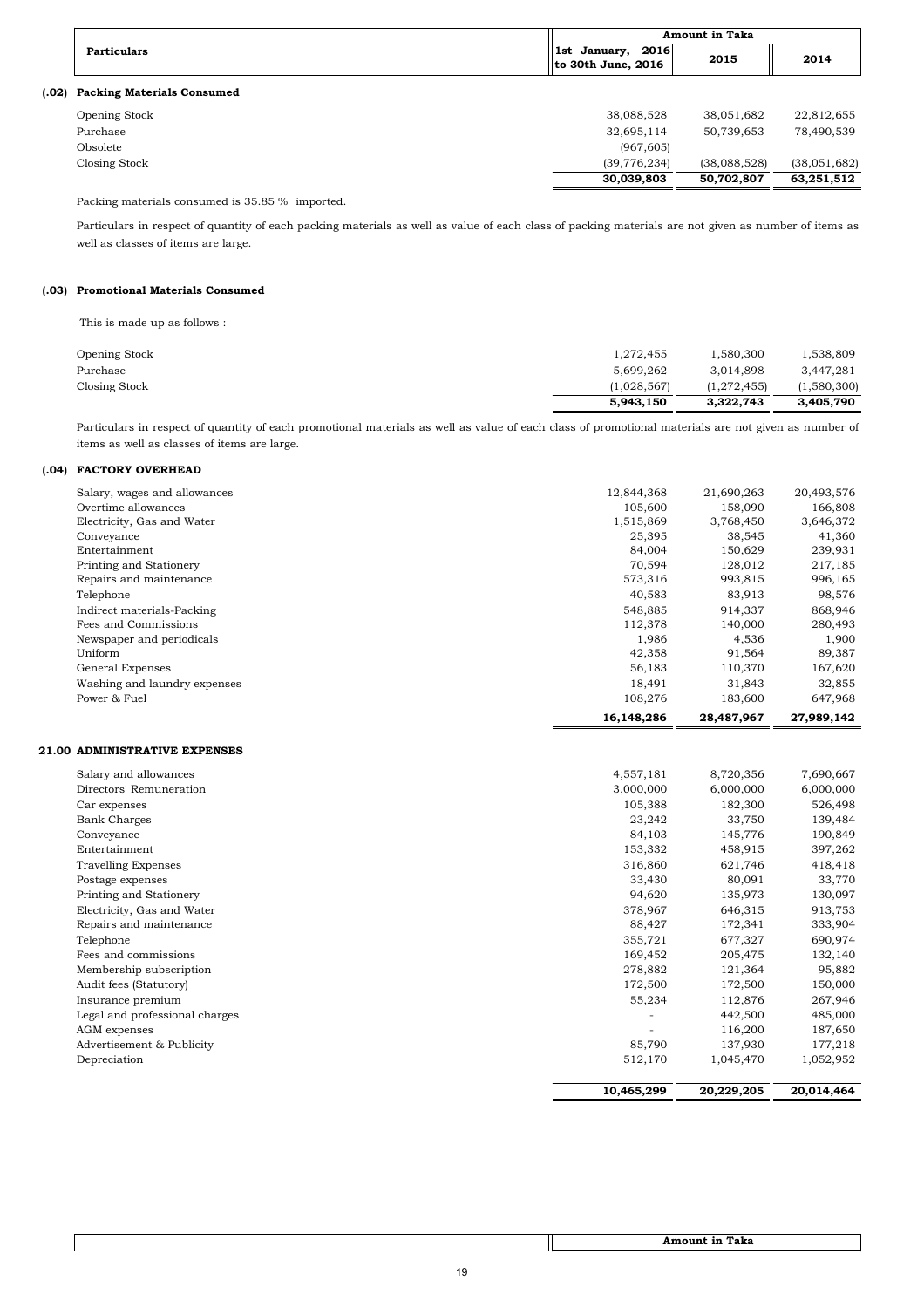Cash flows from net operating activities as per Statement of  $1,122,220$   $27,805,260$   $37,190,903$ Cash flows

## **25.00 CONTRIBUTION TO WORKERS PROFIT PARTICIPATION FUND**

## **26.00 EARNING PER SHARE (EPS)**

| <b>Particulars</b>                                 | 1st January, 2016<br>to 30th June, 2016 | 2015         | 2014         |
|----------------------------------------------------|-----------------------------------------|--------------|--------------|
| 22.00 SELLING, DISTRIBUTION AND MARKETING EXPENSES |                                         |              |              |
| Salary and allowances                              | 42,924,793                              | 84,359,898   | 83,356,326   |
| Incentive Bonus                                    | 483,500                                 | 2,145,170    | 2,065,800    |
| Rent, rates and taxes                              | 2,831,223                               | 3,816,118    | 3,618,687    |
| Car expenses                                       | 10,400                                  | 127,600      | 133,400      |
| Bank charges                                       | 151,704                                 | 620,044      | 888,877      |
| Conveyance                                         | 152,564                                 | 294,822      | 357,593      |
| Entertainment                                      | 122,356                                 | 298,569      | 308,547      |
| Postage expenses                                   | 11,791                                  | 44,438       | 64,058       |
| Printing and Stationery                            | 169,843                                 | 381,431      | 632,190      |
| Repairs and maintenance                            | 238,386                                 | 460,540      | 506,999      |
| Telephone                                          | 703,671                                 | 822,249      | 943,122      |
| Security expenses                                  |                                         |              | 12,400       |
| Electricity, Gas and Water                         | 276,103                                 | 591,966      | 409,169      |
| Fees and commissions                               | 71,316                                  | 14,410       | 32,440       |
| TA/DA of MR and others                             | 4,718,490                               | 12,645,146   | 13,046,732   |
| Medical expenses                                   |                                         |              | 3,571        |
| General expenses                                   | 31,500                                  | 20,668       | 76,900       |
| Meeting/Conference/Training expenses               | 800,981                                 | 1,629,235    | 1,785,182    |
| Delivery Van expenses                              | 322,159                                 | 789,473      | 632,336      |
| Delivery expenses                                  | 10,961,034                              | 19, 134, 203 | 19,071,060   |
| Free Sample                                        | 2,550,116                               | 4,686,126    | 4,832,746    |
| Export expenses                                    |                                         |              | 82,300       |
|                                                    | 67,531,930                              | 132,882,106  | 132,860,435  |
| 23.00 NON-OPERATING INCOME                         |                                         |              |              |
| Interest income on FDR                             | 255,202                                 | 1,378,001    | 1,027,204    |
|                                                    | 255,202                                 | 1,378,001    | 1,027,204    |
| 24.00 FINANCIAL EXPENSES                           |                                         |              |              |
| Interest on Overdraft                              | 9,176,239                               | 17,537,204   | 18, 127, 437 |
| Interest on WPPF                                   | 159,962                                 | 465,340      | 491,009      |
|                                                    | 9,336,201                               | 18,002,544   | 18,618,446   |
|                                                    |                                         |              |              |

| This is made up as follows :                                                |            |            |            |
|-----------------------------------------------------------------------------|------------|------------|------------|
| Earning attributable to the Ordinary Shareholders<br>(Net profit after tax) | 1,670,735  | 6,511,189  | 7,523,172  |
| Weighted average number of Ordinary shares outstanding<br>during the year   | 2,400,000  | 2,400,000  | 2,400,000  |
|                                                                             | 0.70       | 2.71       | 3.13       |
| 27.00 NET ASSETS VALUE (NAV)                                                |            |            |            |
| Net Assets                                                                  | 59,564,550 | 57,893,815 | 58,102,626 |
| Weighted average number of Ordinary shares-                                 |            |            |            |
| outstanding during the year                                                 | 2,400,000  | 2,400,000  | 2,400,000  |
|                                                                             | 24.82      | 24.12      | 24.21      |

## **28.00 NET OPERATING CASH FLOW PER SHARE**

| በ 47      | 11.59     | 15.50     |
|-----------|-----------|-----------|
| 2,400,000 | 2,400,000 | 2,400,000 |

## **29.00 APPROPRIATION DURING THE YEAR**

### **30.00 PAYMENT/PERQUISITES TO DIRECTORS AND OFFICERS**

In accordance with BAS 1 "Presentation of Financial Statements", the appropriations for the period other than proposed dividend for 2016 are reflected in the statement of changes in equity.

> **Officers Managing Director**

The net profit for the year carried forward in the balance sheet will be applied for payment of this year's dividend proposed by the board of directors @ 26% (Twenty six) Cash dividend and will be accounted for in the accounts as and when approved by the shareholders in the annual general meeting. The total amount of proposed dividend for the period 2016 is Tk.6,240,000/= (Taka Sixty two lac forty thousand) only.

This represents 5% of net profit before charging the contribution for the year provided as per provisions of the Companies Profit (Workers Participation) Act, 1968 and is payable to workers as defined in the said Act.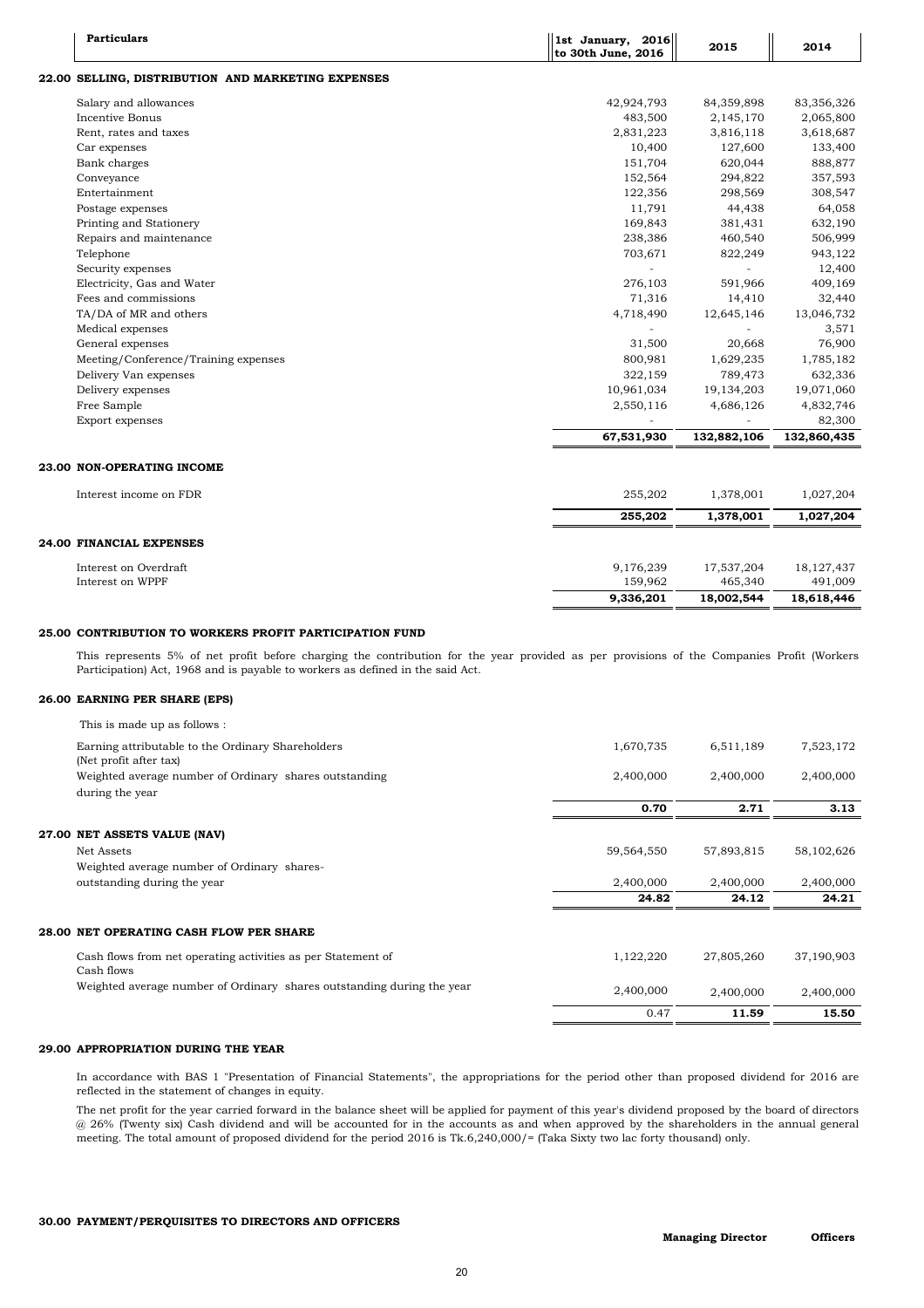|                         | 3,000,000                | 8,654,000                |
|-------------------------|--------------------------|--------------------------|
| Entertainment allowance | 360,000                  | $\overline{\phantom{0}}$ |
| Bonus                   | $\overline{\phantom{0}}$ | $\overline{\phantom{0}}$ |
| Remuneration            | 2,640,000                | $\overline{\phantom{0}}$ |
| Salary and allowances   | $\overline{\phantom{0}}$ | 8,654,000                |

### **31.00 NATURE OF SECURITY OF SHORT TERM CREDIT FACILITY**

#### **32.00 PLANT CAPACITY AND CAPACITY UTILISATION**

#### **34.00 Capital Expenditure Commitment**

#### **35.00 Payments made in Foreign currency**

| Import of Raw material     | 28, 135, 110 | 50,153,911            | 65,740,371 |
|----------------------------|--------------|-----------------------|------------|
| Import of Packing material | 10,768,370   | 11,510,759 17,872,062 |            |

### **36.00 Related Party Transactions - Disclosure under IAS 24 "Related Party Disclosure"**

### **37.00 Comparative Figures**

### **38.00 Contingent Asset/ Liabilities:**

 **Taka**

A sum of Tk. 15,075,491/= and Tk.97,986/= are due from Bengal Steel Works Ltd. and Ambee Films Ltd. accordingly.

A sum of Tk. 2,699,011/= payable to Olympic Industries Ltd. as on 30.06.2016 is included in trade & other payable.

Certain comparative figures have been reclassified from statements previously presented to conform to the presentation adopted during the period ended June 30, 2016.

There was no capital expenditure contracted but not incurred or provided for at June 30, 2016.

No other expenses including royalty, technical expert and professional advisory fees, interest etc. was incurred or paid in foreign currencies except as stated above.

|                           | On single shift basis<br>Production<br>Actual<br>production<br>capacity |             |                          |
|---------------------------|-------------------------------------------------------------------------|-------------|--------------------------|
| <b>Products</b>           |                                                                         |             | Remarks                  |
|                           |                                                                         |             |                          |
| Tablet group (Pcs)        | 126,000,000                                                             | 145,878,013 | Due to overtime work for |
|                           |                                                                         |             | increasing demand        |
| Capsule group (Pcs)       | 120,960,000                                                             | 1,865,167   | As per market demand     |
| Suspension group (Phials) | 2,160,000                                                               | 1,013,726   | $-do-$                   |
| Injectable (Ampoules)     | 10,368,000                                                              | 2,174,304   | $-do-$                   |

#### **33.00 Credit Facility - Others**

A lease agreement has been made as on 10.03.16 LF with GSP Finance Co. (Bangladesh) Ltd. No assets has been purchased upto 30.06.2016 under above agreement.

| <b>Particulars</b> | <b>Amount in Taka</b>                                        |      |      |
|--------------------|--------------------------------------------------------------|------|------|
|                    | 2016<br>ll 1st<br>January,<br>$\parallel$ to 30th June, 2016 | 2015 | 2014 |

During the year under review, the company carried out transactions with Mr. Aziz Mohammad Bhai, Chairman, of the company, amount payable at the period end against above transactions was Tk. 20,765,284/= which is included in liabilities for other finance.

The company had the following contingent Assets/ Liabilities as on 30 June 2016

LF with GSP Finance Co (Ban) Ltd. 191,000,000 and the state of the state of the state of the state of the state of the state of the state of the state of the state of the state of the state of the state of the state of the

The rate of Board meeting attendance fee per meeting per member is Tk.750 but no fees were drawn by the directors during the year under review.

No amount of money was spent by the Company for compensating any member of the Board, other than the managing director, for rendering special services.

The loan is secured against hypothecation on stocks, fixed assets, land and all other usual charge documents.

There was no general nature of credit facilities available to the company under any contract, other than trade credit available in the ordinary course of business and not availed of as on 30.06.2016.

There was no material capital expenditure authorised by the Board but not contracted for at June 30,2016.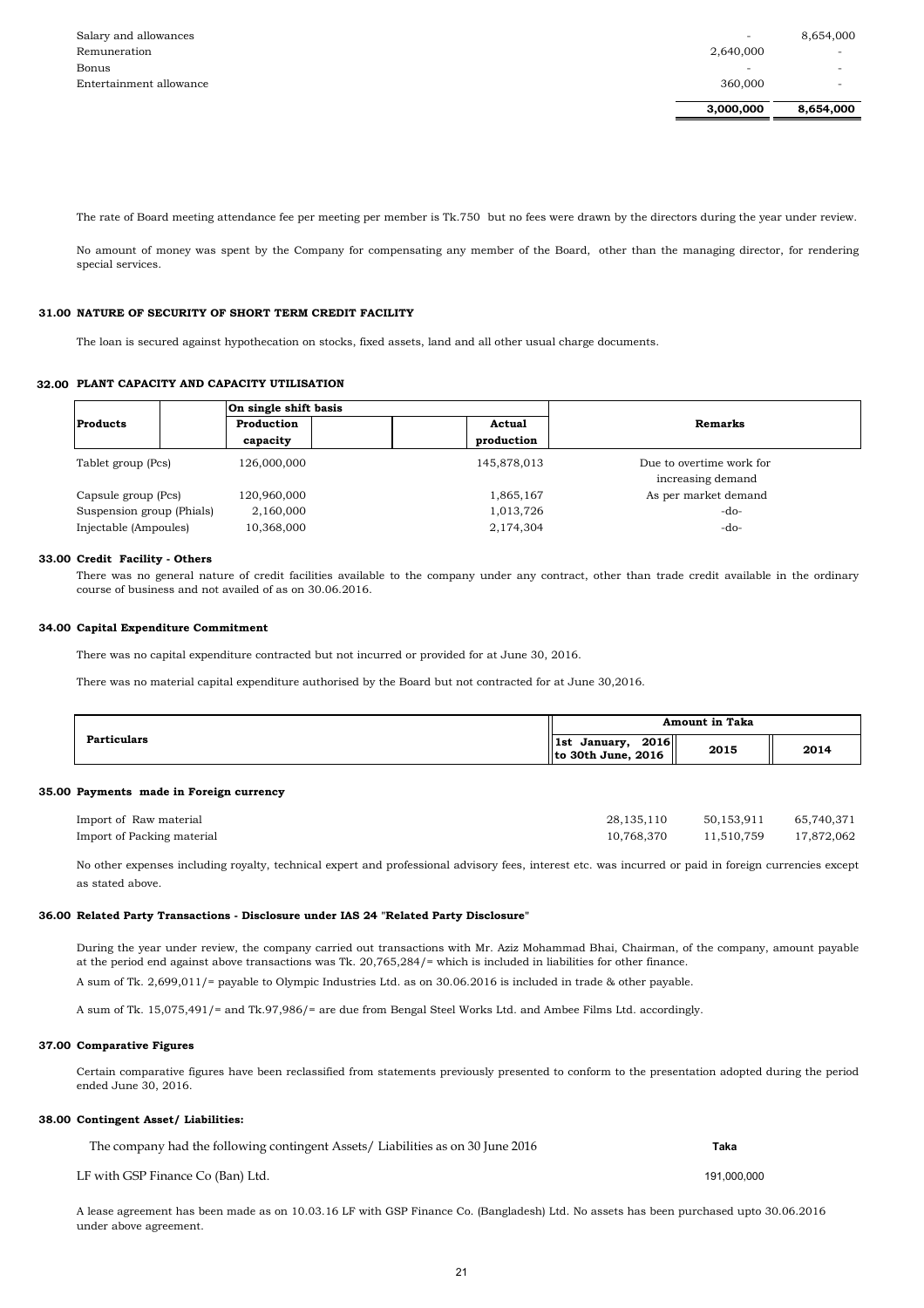#### **39.00 Approval of the Financial Statements**

#### **40.00 Post Closing Events**

Following events have occurred since the balance sheet date:

#### **41.00 Financial Risk Management**

Credit risk Liquidity risk Market risk

#### **41.01 Credit Risk**

## **41.03 Market Risk**

#### **42.00 General:**

## **42.01 Claims not Acknowledged:**

Interest rate risk is the risk that arises due to changes in interest rates on borrowing. The foreign currency loan is subject to floating rates of interest. Local loans are, however, not significantly affected by fluctuations in interest rates. The company has not entered into any type of derivative instrument in order to hedge interest rate risk as at the reporting date.

The management of company has overall responsibility for the establishment and oversight of the company's risk management framework. Risk management policies, procedures and systems are reviewed regularly to reflect changes in market conditions and the company's activities. The company has exposure to the following risks for its use of financial instruments.

#### **(b) Interest rate risk**

#### **41.02 Liquidity Risk**

Credit risk is the risk of a financial loss to the company if a customer or counterparty to a financial instrument fails to meet its contractual obligations and arises principally from the company's receivables. Management has a credit policy in place and exposure to credit risk is monitored on an ongoing basis. As at 30 June 2016 substantial part of the receivables are those from its related company and subject to insignificant credit risk. Risk exposures from other financial assets. i.e. Cash at bank and other external receivables are nominal.

The company is exposed to currency risk on certain revenues and purchases such as revenue from foreign customers and import of raw material, machineries and equipment. Majority of the company's foreign currency transactions are denominated in USD and relate to procurement of raw materials, machineries and equipment from abroad. The company have received foreign currency loan which shall be repaid in foreign currency.

Market risk is the risk that any change in market prices such as foreign exchange rates and interest will affect the company's income or the value of its holdings financial instruments. The objective of market risk management is to manage and control market risk exposures within acceptable parameters.

There is no claim against the company not acknowledged as on 30.06.2016

These financial statements were authorized for issue in accordance with a resolution of the Company's board of directors on November 22, 2016.

Liquidity risk is the risk that the company will not be able to meet its financial obligations as they fall due. The company's approach to managing liquidity ( cash and cash equivalents) is to ensure as far as possible, that it will always have sufficient liquidity to meet its liabilities when due under both normal and stressed conditions without incurring unacceptable losses or risking damage to the company's reputation. Typically, the company ensures that it has sufficient cash and cash equivalent to meet expected operational expenses including financial obligations through preparation of the cash flow forecast with due consideration of time line of payment of the financial obligation and accordingly arrange for sufficient liquidity/fund to make the expected payment within due date. In extreme stressed conditions the company may get support from the related company in the form of short term financing.

(a) Subsequent to the balance sheet date, the Board of Directors recommended 26% (Twenty six percent) cash dividend i.e Taka 2.60/= (Two and six zero) per share which will be recognized in the accounts as and when approved by the shareholders in the Annual General Meeting.

(b) Except the fact stated above, no circumstances have arisen since the balance sheet date which would require adjustment to, or disclosure in, the financial statements or notes thereto.